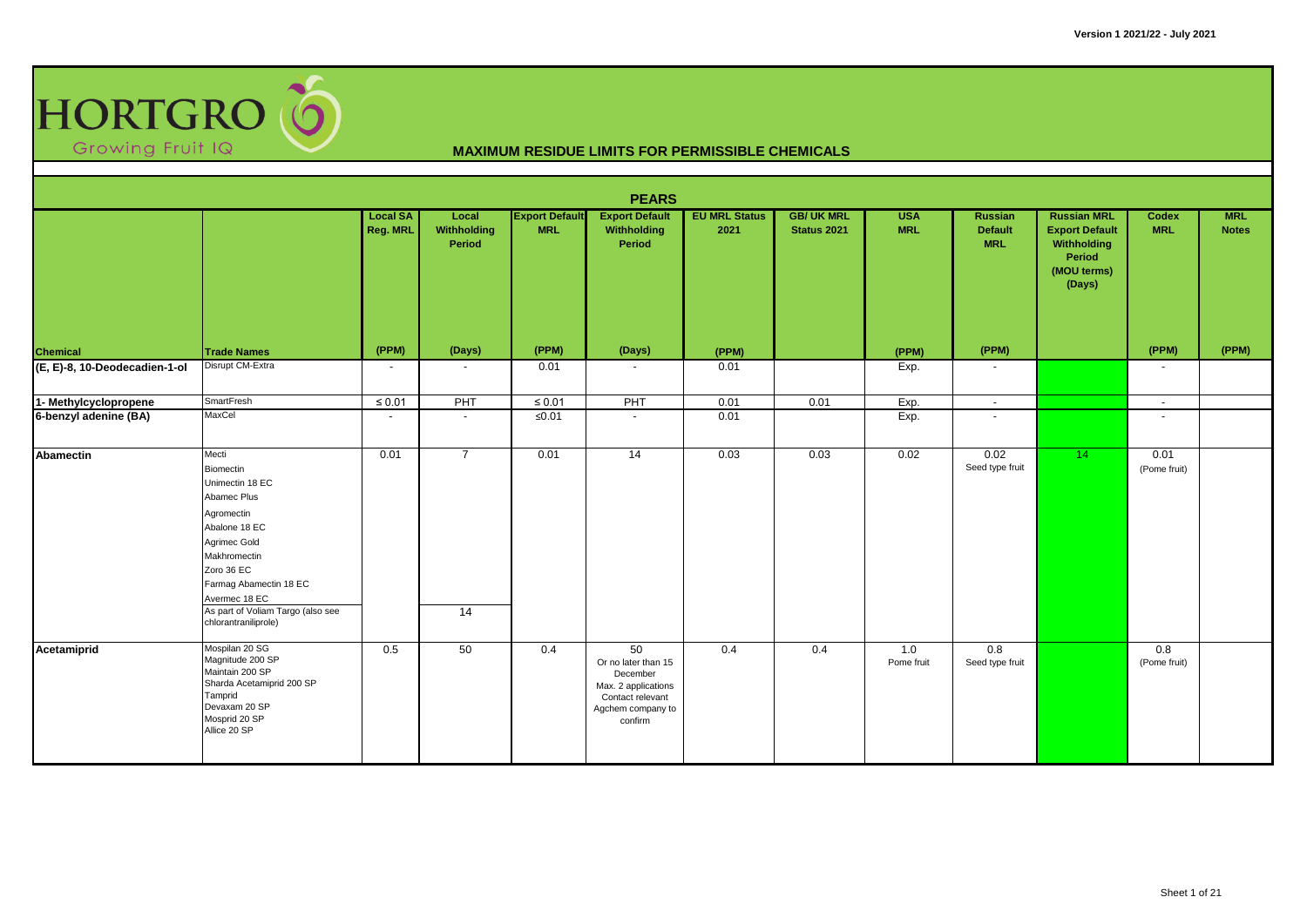

|                    |                                                                                                                  |                             |                                               |                                     | <b>PEARS</b>                                                                                                                                   |                                   |                                        |                                      |                                         |                                                                                               |                                                                                          |                            |
|--------------------|------------------------------------------------------------------------------------------------------------------|-----------------------------|-----------------------------------------------|-------------------------------------|------------------------------------------------------------------------------------------------------------------------------------------------|-----------------------------------|----------------------------------------|--------------------------------------|-----------------------------------------|-----------------------------------------------------------------------------------------------|------------------------------------------------------------------------------------------|----------------------------|
|                    |                                                                                                                  | <b>Local SA</b><br>Reg. MRL | Local<br>Withholding<br>Period                | <b>Export Default</b><br><b>MRL</b> | <b>Export Default</b><br>Withholding<br>Period                                                                                                 | <b>EU MRL Status</b><br>2021      | <b>GB/UK MRL</b><br><b>Status 2021</b> | <b>USA</b><br><b>MRL</b>             | Russian<br><b>Default</b><br><b>MRL</b> | <b>Russian MRL</b><br><b>Export Default</b><br>Withholding<br>Period<br>(MOU terms)<br>(Days) | Codex<br><b>MRL</b>                                                                      | <b>MRL</b><br><b>Notes</b> |
| Chemical           | <b>Trade Names</b>                                                                                               | (PPM)                       | (Days)                                        | (PPM)                               | (Days)                                                                                                                                         | (PPM)                             |                                        | (PPM)                                | (PPM)                                   |                                                                                               | (PPM)                                                                                    | (PPM)                      |
| Acetamiprid<br>$+$ | Cormoran 180 EC                                                                                                  | 0.5                         | 28<br>Maximum 3<br>applications per<br>season | 0.4                                 | 28<br>Maximum 3<br>applications per<br>season                                                                                                  | 0.4                               | 0.4                                    | 1.0                                  | 0.8<br>Seed type fruit                  |                                                                                               | 0.8<br>(Pome fruit)                                                                      |                            |
| Novaluron          |                                                                                                                  |                             |                                               | 0.5                                 |                                                                                                                                                | 3.0                               | 3.0                                    | 3.0                                  | 3.0<br>Seed type fruit                  |                                                                                               | 3.0<br>(Pome fruit)                                                                      |                            |
| Alpha-cypermethrin | Sentry EC<br>Alpha-Thrin 100 SC<br>Polytrin Super<br>Avalanche<br>Fastac SC<br>Alphathrin<br>Farmag Cypermethrin | 0.5                         | 14                                            | 0.5                                 | 14                                                                                                                                             | 1.0<br>(Cypermethrin/<br>isomers) | 1.0<br>(Cypermethrin/<br>isomers)      | 2.0<br>(Pome fruit,<br>cypermethrin) | 0.7<br>Seed type fruit                  |                                                                                               | 0.7<br>(Pome fruit, as<br>cypermethrin<br>including alpha-<br>and zeta-<br>cypermethrin) | Oman restricted<br>use     |
| Azadirachtin       | NeemAzal<br>Bioneem                                                                                              | 0.01                        | 24 hrs.                                       | 0.01                                | 24 hrs<br>No more than 5<br>applications per<br>season. To be used<br>under conditions<br>where Codling moth is<br>under commercial<br>control | 1.0                               | 1.0                                    | Exp.                                 | $\mathbf{r}$                            |                                                                                               | $\sim$                                                                                   |                            |
| Azinphos-methyl    | Azinphos 200 SC                                                                                                  | 0.4                         | 14                                            | 0.01                                | Contact relevant<br>Ag-Chem<br>Company to<br>confirm                                                                                           | 0.01                              | 0.05                                   | $\sim$                               | 2.0<br>Seed type fruit                  |                                                                                               | $\overline{\phantom{a}}$                                                                 | Oman prohibited<br>use     |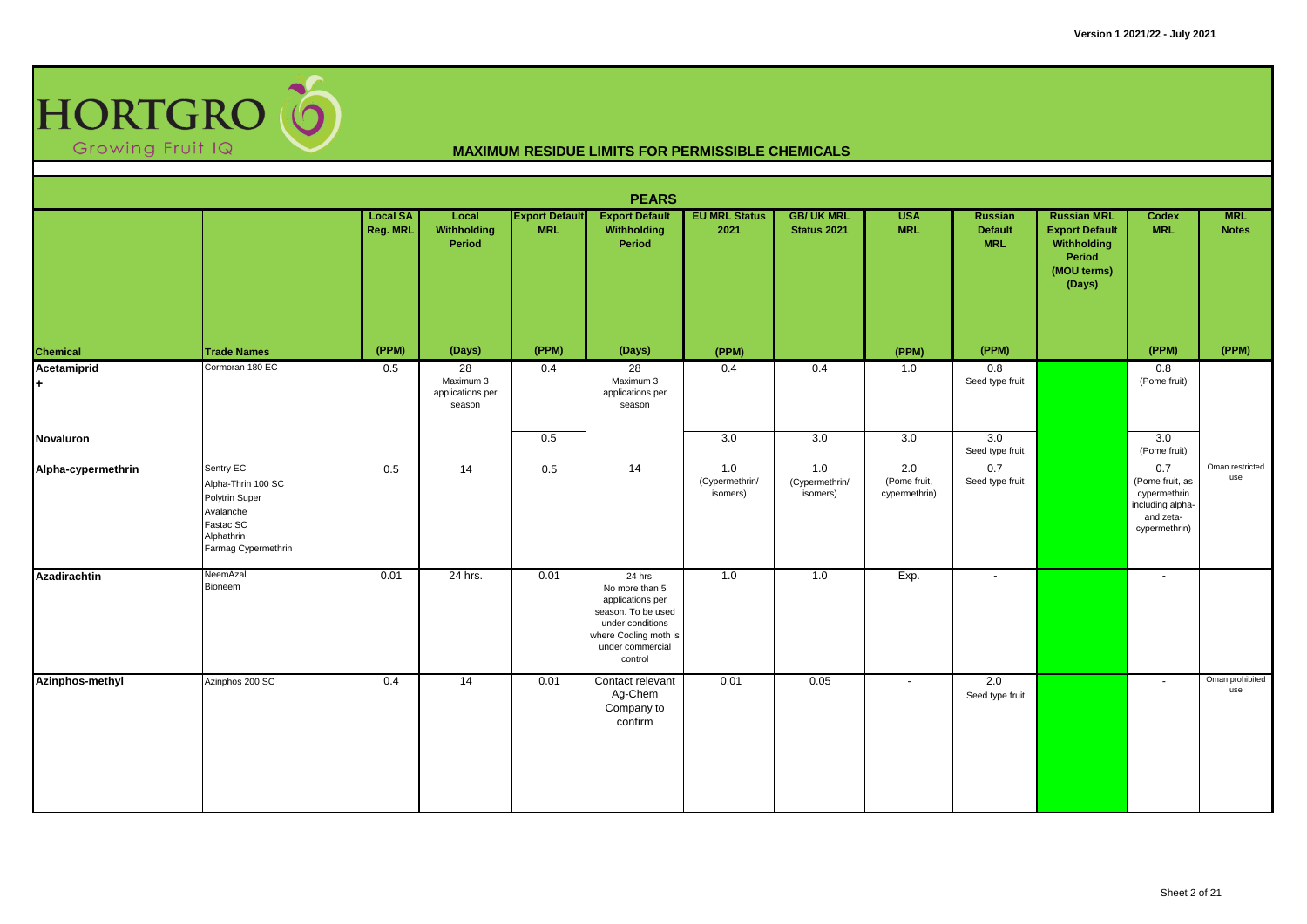

|                                                                                                                        |                                                                      |                             |                                       |                                     | <b>PEARS</b>                                          |                                       |                                   |                                                         |                                         |                                                                                               |                                                                                    |                                                                                  |
|------------------------------------------------------------------------------------------------------------------------|----------------------------------------------------------------------|-----------------------------|---------------------------------------|-------------------------------------|-------------------------------------------------------|---------------------------------------|-----------------------------------|---------------------------------------------------------|-----------------------------------------|-----------------------------------------------------------------------------------------------|------------------------------------------------------------------------------------|----------------------------------------------------------------------------------|
|                                                                                                                        |                                                                      | <b>Local SA</b><br>Reg. MRL | Local<br>Withholding<br><b>Period</b> | <b>Export Default</b><br><b>MRL</b> | <b>Export Default</b><br>Withholding<br>Period        | <b>EU MRL Status</b><br>2021          | <b>GB/ UK MRL</b><br>Status 2021  | <b>USA</b><br><b>MRL</b>                                | Russian<br><b>Default</b><br><b>MRL</b> | <b>Russian MRL</b><br><b>Export Default</b><br>Withholding<br>Period<br>(MOU terms)<br>(Days) | Codex<br><b>MRL</b>                                                                | <b>MRL</b><br><b>Notes</b>                                                       |
| <b>Chemical</b>                                                                                                        | <b>Trade Names</b>                                                   | (PPM)                       | (Days)                                | (PPM)                               | (Days)                                                | (PPM)                                 |                                   | (PPM)                                                   | (PPM)                                   |                                                                                               | (PPM)                                                                              | (PPM)                                                                            |
| <b>Benomyl</b>                                                                                                         | Benomyl<br>Benomyl 500 WP<br>Farmag Benomyl 500 WP                   | 3.0                         | 14                                    | 0.2                                 | Do not use later<br>than one week<br>after full bloom | 0.2                                   | 0.2                               |                                                         | 0.075<br>Pomefruit                      | Do not use later than<br>one week after full<br>bloom                                         | 3.0<br>(Pome fruit, as<br>carbendazim)                                             | Iran -<br>Oman restricted<br>use                                                 |
| <b>Beta-cyfluthrin</b><br>Note:<br><b>EU</b> authorisation amendment/<br>possible related MRL<br>implications pending. |                                                                      | 0.1                         | 14                                    | 0.1                                 | 14                                                    | 0.2<br>(Cyfluthrin/ isomers,<br>Pome) | 0.2<br>(Cyfluthrin/ isomers)      | 0.5<br>(Pome fruit)                                     | 0.2<br>Pomefruit                        |                                                                                               | 0.1<br>(as cyfluthrin/<br>beta-cyfluthrin)                                         |                                                                                  |
| Beta-cypermethrin                                                                                                      | Akito                                                                | 0.5                         | 14                                    | 0.5                                 | 14                                                    | 1.0<br>(Cypermethrin/<br>isomers)     | 1.0<br>(Cypermethrin/<br>isomers) | 2.0<br>(Pome fruit,<br>cypermethrin)                    | 0.7<br>Seed type fruit                  |                                                                                               | 0.7<br>(pome, as<br>cypermethrin<br>including alpha-<br>and zeta-<br>cypermethrin) | Oman restricted<br>use                                                           |
| Bifenthrin                                                                                                             | Talstar<br>Seizer 80 SC                                              | 0.1                         | 60                                    | 0.01                                | Before blossom<br>only                                | 0.01                                  | 0.01                              | 0.5                                                     | 0.5<br>Pear                             |                                                                                               | $\overline{\phantom{a}}$                                                           | Indonesia -<br>Oman prohibited<br>use                                            |
| <b>Bollworm</b><br>Nucleopolyhedrovirus                                                                                | <b>Bolldex</b><br>Graboll<br>Helicovir                               | $\blacksquare$              | $\mathbf 0$                           | $\overline{\phantom{a}}$            | $\mathbf 0$                                           | No MRL required                       |                                   | Exp.                                                    | $\overline{\phantom{a}}$                |                                                                                               | $\sim$                                                                             |                                                                                  |
| <b>Botanical extracts</b><br>(Natural pyrethrin)                                                                       | Xterminator                                                          | 1.0                         | $\mathbf 0$                           | 1.0                                 | $\mathbf 0$                                           | 1.0                                   | 1.0                               | Applied to growing<br>crops Exp./<br>Postharvest<br>1.0 | $\overline{\phantom{a}}$                |                                                                                               | $\overline{\phantom{a}}$                                                           | India -<br>Indonesia -<br>Iran -<br>Malaysia (0.01)<br>Mauritius -<br>Thailand - |
| <b>Cadusafos</b>                                                                                                       | Rugby 10 ME<br>Rugby 10 G<br>Rugby<br>Hockey 100 EW<br>Soccer 100 EW | $≤0.01$                     | $\mathbf 0$                           | $≤0.01$                             | $\mathbf 0$                                           | 0.01                                  | 0.01                              | $\blacksquare$                                          | $\sim$                                  |                                                                                               | $\sim$                                                                             | Oman restricted<br>use                                                           |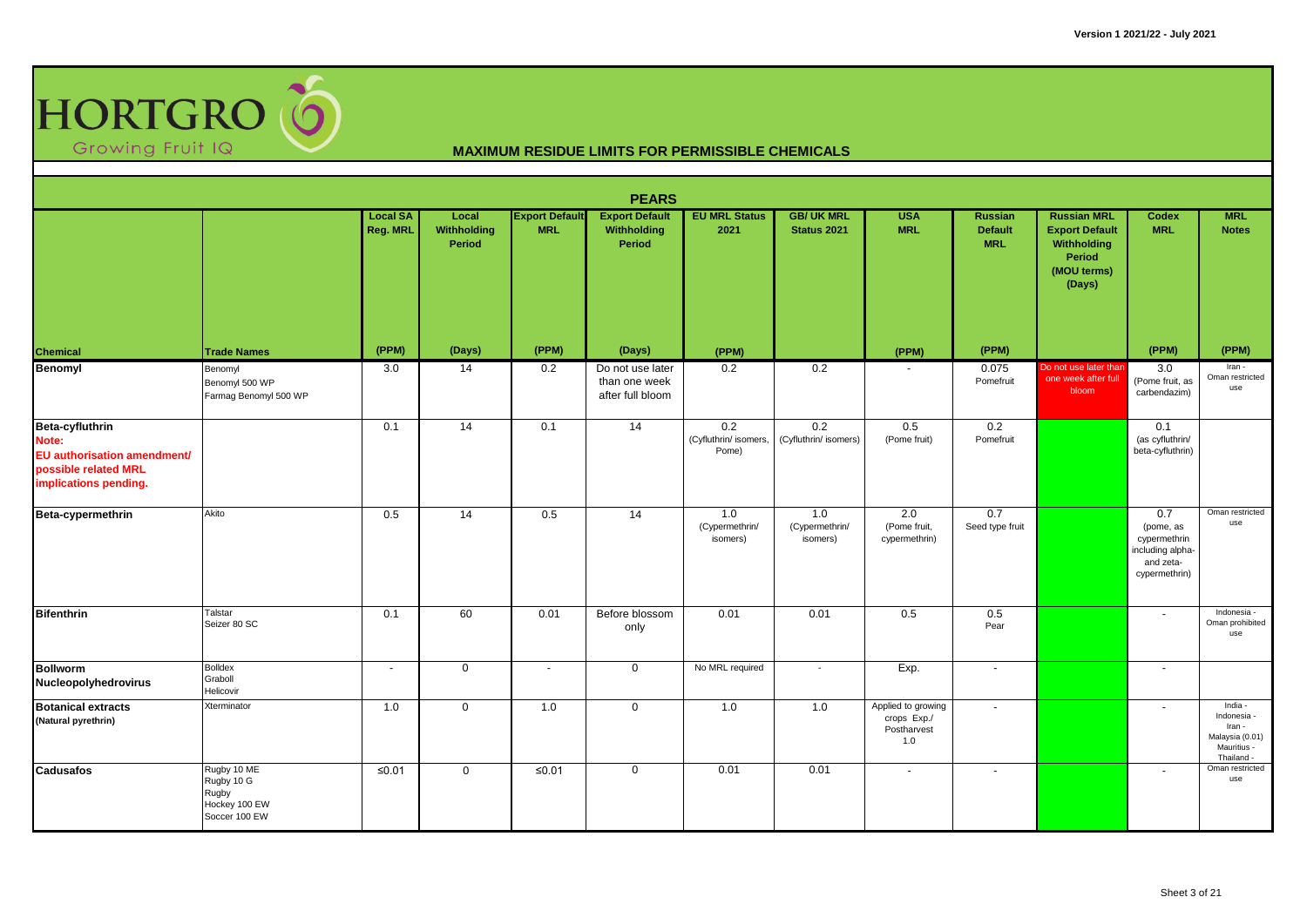

|                     |                                                                                                                                                            |                             |                                              |                                     | <b>PEARS</b>                                                          |                                                                     |                                  |                          |                                                |                                                                                               |                            |                                                                                                                                                                                                      |
|---------------------|------------------------------------------------------------------------------------------------------------------------------------------------------------|-----------------------------|----------------------------------------------|-------------------------------------|-----------------------------------------------------------------------|---------------------------------------------------------------------|----------------------------------|--------------------------|------------------------------------------------|-----------------------------------------------------------------------------------------------|----------------------------|------------------------------------------------------------------------------------------------------------------------------------------------------------------------------------------------------|
|                     |                                                                                                                                                            | <b>Local SA</b><br>Reg. MRL | Local<br>Withholding<br>Period               | <b>Export Default</b><br><b>MRL</b> | <b>Export Default</b><br>Withholding<br>Period                        | <b>EU MRL Status</b><br>2021                                        | <b>GB/ UK MRL</b><br>Status 2021 | <b>USA</b><br><b>MRL</b> | <b>Russian</b><br><b>Default</b><br><b>MRL</b> | <b>Russian MRL</b><br><b>Export Default</b><br>Withholding<br>Period<br>(MOU terms)<br>(Days) | <b>Codex</b><br><b>MRL</b> | <b>MRL</b><br><b>Notes</b>                                                                                                                                                                           |
| <b>Chemical</b>     | <b>Trade Names</b>                                                                                                                                         | (PPM)                       | (Days)                                       | (PPM)                               | (Days)                                                                | (PPM)                                                               |                                  | (PPM)                    | (PPM)                                          |                                                                                               | (PPM)                      | (PPM)                                                                                                                                                                                                |
| Captab/ Captan      | Captab WP<br>Thor 500 WP<br>Captan Flo<br>Merpan 50 SC<br>Sharda Captan 800 WG<br>Captan 800 WG<br>MERPAN® 80 WDG<br>Farmag Captan 500 SC<br>Captan 500 SC | 15.0                        | 14                                           | 10.0                                | 35                                                                    | 10.0                                                                | 10.0                             | 25.0                     | 3.0<br>Pomefruit                               |                                                                                               | 15.0<br>(Pome fruit)       | Oman prohibited use<br>(Banned chemical<br>Vietnam MARD -<br>Circular 3/2016/TT-<br>BNNPTNT)<br>15.0<br>(In accordance with<br>Codex Standards)                                                      |
| Carbaryl            | Sevin XLR<br>Carbaryl 850 WP<br>Karbaspray 850 WP<br>Karba 850 WP                                                                                          | 2.5                         | $\overline{7}$                               | 0.01                                | 2 Applications no<br>later than 28 days<br>after full bloom           | 0.01                                                                | 0.01                             | 12.0<br>(Pome fruit)     | 0.05<br>Pomefruit                              |                                                                                               | $\sim$                     | India -<br>Oman prohibited<br>use                                                                                                                                                                    |
| Chlorfenapyr        | Hunter 24 SC<br>Saber 360 SC<br>Savage 360 SC<br>Sergeant                                                                                                  | 0.5                         | 30                                           | 0.01                                | Single application<br>not later than the<br>beginning of<br>flowering | 0.01                                                                | 0.01                             | 0.01                     |                                                |                                                                                               | $\sim$                     |                                                                                                                                                                                                      |
| Chlorantraniliprole | Altacor<br>As part of Voliam Targo (also see<br>abamectin)                                                                                                 | 0.5                         | 14<br>Max. 3 applications<br>$\overline{14}$ | 0.5                                 | 14<br>Max. 3 applications                                             | 0.5<br>(Unpublished Sante<br>12030/2020<br>proposed new MRL<br>0.4) | 0.5                              | 1.2<br>(Pome fruit)      | 0.5<br>Pomefruit                               |                                                                                               | 0.4<br>(Pome fruit)        | Canada 0.4<br>China 0.4<br>India -<br>[Indonesia 0.4]<br>[Iran $0.4$ ]<br>[Malaysia 0.4]<br>[Mauritius 0.4]<br>[Oman $0.4$ ]<br>Saudi Arabia 0.4<br>[Singapore 0.4]<br>[Thailand 0.4]<br>Vietnam 0.4 |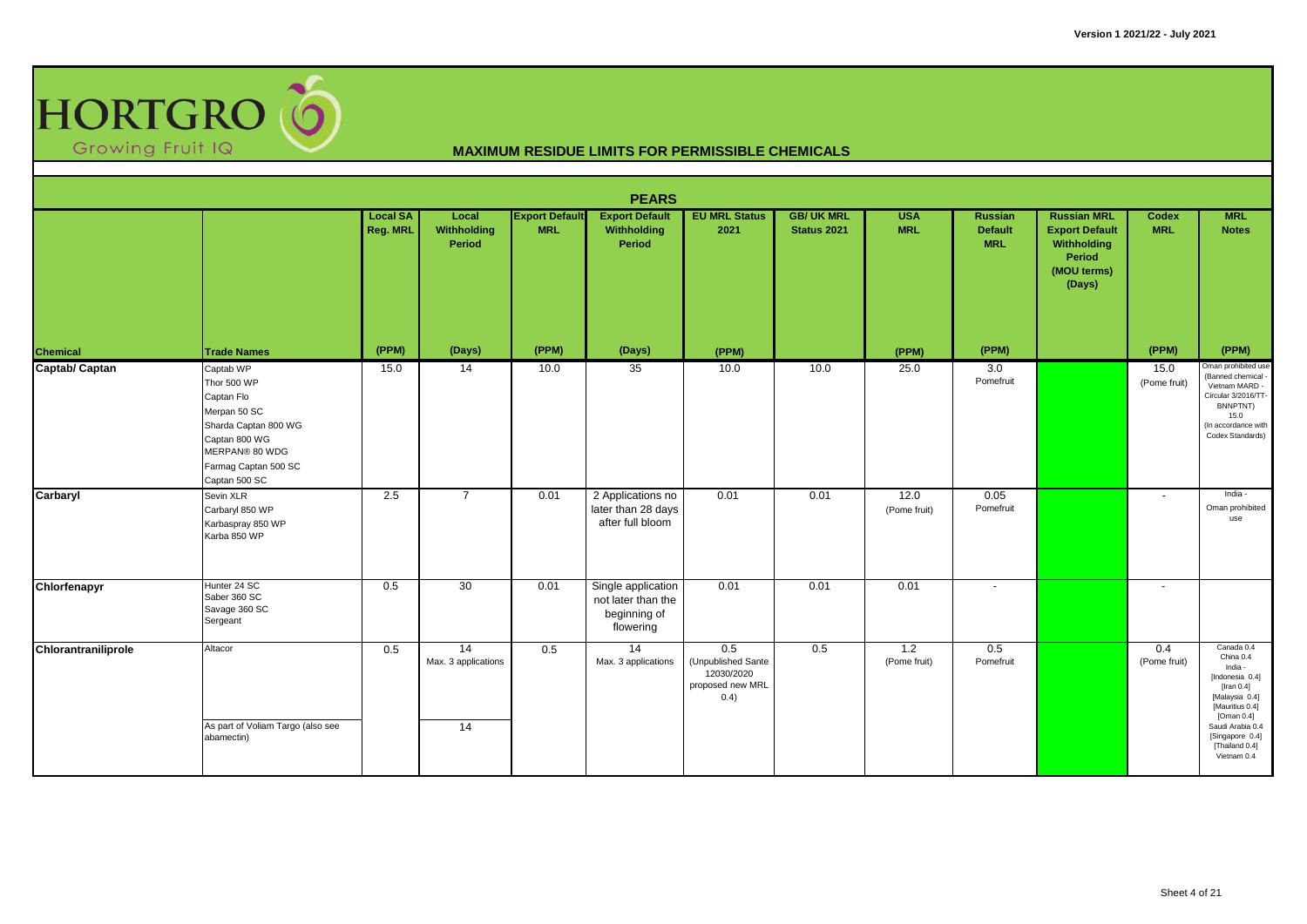

|                                                                     |                                                                                                                                                                 |                             |                                                      |                                     | <b>PEARS</b>                                         |                              |                                 |                          |                                         |                                                                                               |                          |                                                                |
|---------------------------------------------------------------------|-----------------------------------------------------------------------------------------------------------------------------------------------------------------|-----------------------------|------------------------------------------------------|-------------------------------------|------------------------------------------------------|------------------------------|---------------------------------|--------------------------|-----------------------------------------|-----------------------------------------------------------------------------------------------|--------------------------|----------------------------------------------------------------|
|                                                                     |                                                                                                                                                                 | <b>Local SA</b><br>Reg. MRL | Local<br>Withholding<br>Period                       | <b>Export Default</b><br><b>MRL</b> | <b>Export Default</b><br>Withholding<br>Period       | <b>EU MRL Status</b><br>2021 | <b>GB/UK MRL</b><br>Status 2021 | <b>USA</b><br><b>MRL</b> | Russian<br><b>Default</b><br><b>MRL</b> | <b>Russian MRL</b><br><b>Export Default</b><br>Withholding<br>Period<br>(MOU terms)<br>(Days) | Codex<br><b>MRL</b>      | <b>MRL</b><br><b>Notes</b>                                     |
| Chemical                                                            | <b>Trade Names</b>                                                                                                                                              | (PPM)                       | (Days)                                               | (PPM)                               | (Days)                                               | (PPM)                        |                                 | (PPM)                    | (PPM)                                   |                                                                                               | (PPM)                    | (PPM)                                                          |
| <b>Chlorpyrifos</b>                                                 | Lirifos<br>Pyrinex 480 EC<br>Pyrinex 250 CS<br>Chlorban 480 EC<br>Klub M5 Chlorpyrifos<br>Agropyrifos 480 EC<br>Chlorifos<br>Chlorpyrifos 480 EC                | 0.05                        | Dormant<br>application only                          | 0.01                                | Dormant<br>application only                          | 0.01                         | 0.01                            | 0.05                     | 0.5<br>Pomefruit                        |                                                                                               | 1.0<br>(Pome fruit)      | [Indonesia 1.0]<br>Oman restricted<br>use                      |
| <b>Codling moth granulosis virus</b>                                | <b>MADEX</b><br>Carpovirusine<br>GraCyd                                                                                                                         | $\overline{\phantom{a}}$    | 5                                                    | $\overline{\phantom{a}}$            | $5\phantom{.0}$                                      | Exp.                         |                                 | Exp.                     | $\overline{\phantom{a}}$                |                                                                                               |                          |                                                                |
| Codling moth and Oriental fruit Madex Twin<br>moth granulosis virus | Madex Dual                                                                                                                                                      | $\blacksquare$              | $\blacksquare$                                       | $\sim$                              | $\sim$                                               | $\blacksquare$               |                                 | $\blacksquare$           | $\blacksquare$                          |                                                                                               | $\overline{\phantom{a}}$ |                                                                |
| Copper (Cu) Oxychloride and<br>other Cu salts                       | Copper Oxychloride 850 WP<br>Coprox 850 WP<br>Coprox Super<br>Coprox WP<br>Farmag Cu Super<br>Copper Oxychloride Super<br>Farmag Copper Oxychloride<br>Demildex | 20.0                        | 14                                                   | 5.0                                 | Not later than<br>Greentip                           | 5.0                          | 5.0                             | Exp.                     | 5.0<br>Pomefruit                        |                                                                                               | $\mathbf{r}$             | China -<br>Hong Kong -<br>Indonesia<br>Thailand -<br>Vietnam - |
| Cyanamide                                                           | Dormex<br>Deurbraak<br><b>Bloomer</b><br>Dorcy<br>Cymex<br>Cyan<br>Alert 520 SL<br>Liberate                                                                     | 0.05                        | Dormant<br>application only                          | 0.01                                | Dormant<br>application only                          | 0.01                         | 0.01                            | $\blacksquare$           | $\overline{\phantom{a}}$                |                                                                                               | $\overline{\phantom{a}}$ |                                                                |
| Cyantraniliprole                                                    | Exirel 100 SE                                                                                                                                                   | 0.5                         | $\overline{7}$<br>Fruit fly bait<br>application only | 0.5                                 | $\overline{7}$<br>Fruit fly bait application<br>only | 0.8                          | 0.8                             | 1.5<br>Pome fruit        | $\overline{\phantom{a}}$                |                                                                                               | 0.8<br>Pome fruit        | Switzerland -                                                  |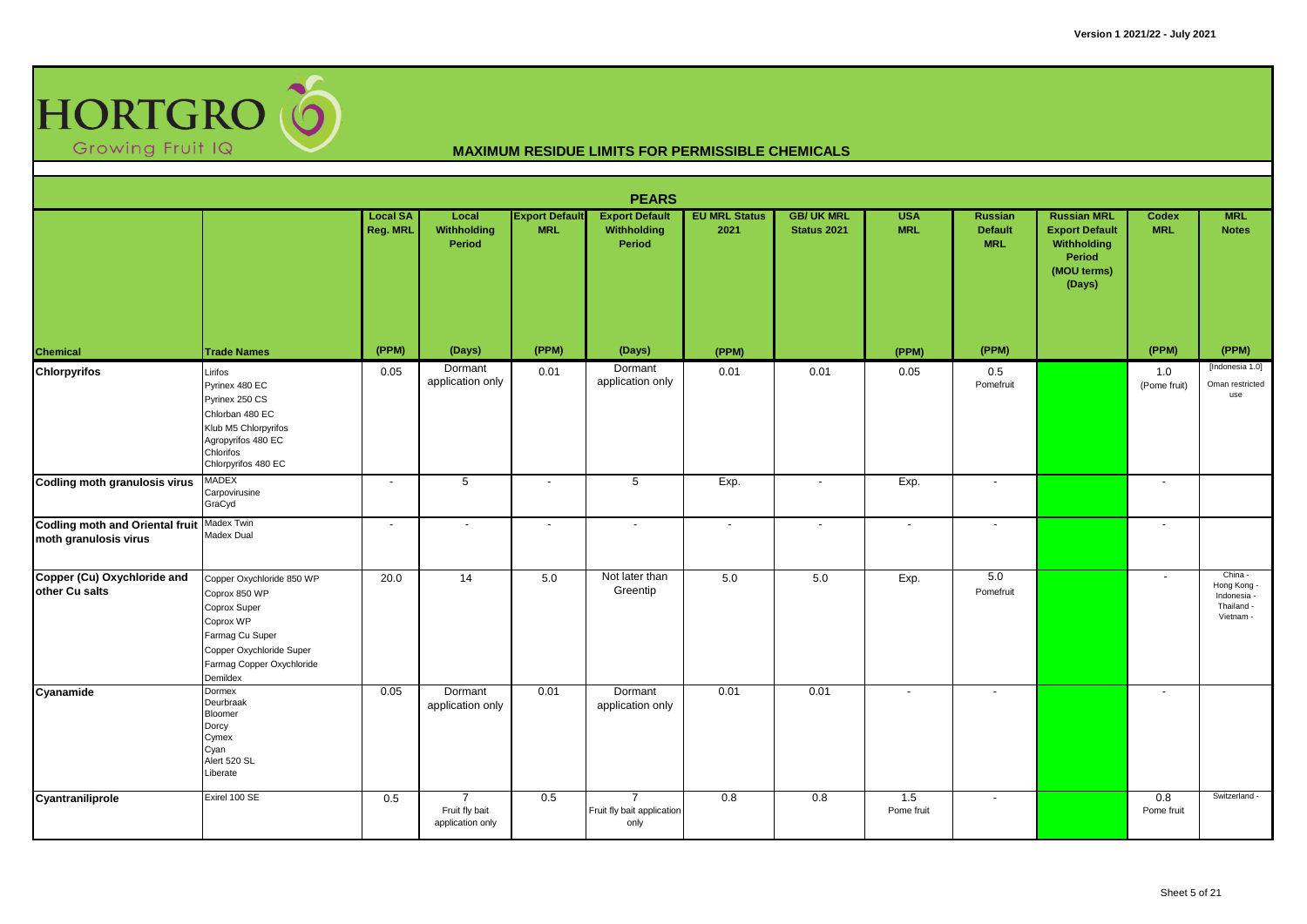

|                                     |                                                                                                                                                                                             |                             |                                |                                     | <b>PEARS</b>                                                                       |                              |                                         |                          |                                         |                                                                                               |                            |                                                       |
|-------------------------------------|---------------------------------------------------------------------------------------------------------------------------------------------------------------------------------------------|-----------------------------|--------------------------------|-------------------------------------|------------------------------------------------------------------------------------|------------------------------|-----------------------------------------|--------------------------|-----------------------------------------|-----------------------------------------------------------------------------------------------|----------------------------|-------------------------------------------------------|
|                                     |                                                                                                                                                                                             | <b>Local SA</b><br>Reg. MRL | Local<br>Withholding<br>Period | <b>Export Default</b><br><b>MRL</b> | <b>Export Default</b><br>Withholding<br>Period                                     | <b>EU MRL Status</b><br>2021 | <b>GB/ UK MRL</b><br><b>Status 2021</b> | <b>USA</b><br><b>MRL</b> | Russian<br><b>Default</b><br><b>MRL</b> | <b>Russian MRL</b><br><b>Export Default</b><br>Withholding<br>Period<br>(MOU terms)<br>(Days) | <b>Codex</b><br><b>MRL</b> | <b>MRL</b><br><b>Notes</b>                            |
| Chemical                            | <b>Trade Names</b>                                                                                                                                                                          | (PPM)                       | (Days)                         | (PPM)                               | (Days)                                                                             | (PPM)                        |                                         | (PPM)                    | (PPM)                                   |                                                                                               | (PPM)                      | (PPM)                                                 |
| Cyhexatin                           | Acarstin Flo                                                                                                                                                                                | 2.0                         | 3                              | 0.01                                | Use only prior to<br>fruitset                                                      | 0.01                         | 0.01                                    |                          | 0.01<br>Pomefruit                       |                                                                                               | 0.2                        | Iran Banned<br>Oman prohibited<br>use                 |
| Cypermethrin                        | Cyperin<br>Cypermethrin 200 EC<br>Polythrin 200 EC<br>Avi-Sipermetrin EC<br>Kemprin 200 EC<br>Cymet<br>Farmag Cypermethrin<br><b>Bitrad Cypermethrin</b><br>Sipermetrien<br>Cypermethrin EC | 0.5                         | 14                             | 0.5                                 | 14                                                                                 | 1.0                          | 1.0                                     | 2.0<br>(Pome fruit)      | 0.7<br>Seed type fruit                  |                                                                                               | 0.7<br>(Pome fruit)        | Oman restricted<br>use                                |
| Cyprodinil                          | Mirano 50 WG                                                                                                                                                                                | 0.1                         | $\overline{74}$                | 0.1                                 | $\overline{74}$                                                                    | 2.0                          | 2.0                                     | 1.7<br>(Pome fruit)      | 1.0<br>Pomefruit                        |                                                                                               | 2.0<br>Pome fruit          | Saudi Arabia 0.05                                     |
| <b>Deltamethrin</b>                 | Decis Forte<br>Delta-Thrin 25 EC<br>Celtis 25 EC<br>Servus 25 EC<br>Delmet 250 EC                                                                                                           | 0.1                         | EC-7 SC-14                     | 0.1                                 | EC-7 SC-14                                                                         | 0.1                          | 0.1                                     | 0.2<br>(Pome fruit)      | 0.2<br>Seed type fruit                  |                                                                                               | $\sim$                     | India -<br>Indonesia -<br>Malaysia (0.01)<br>Mexico - |
| <b>Dichlorvos</b>                   | Devipan 100 EC                                                                                                                                                                              | 0.1                         | $\overline{7}$                 | 0.01                                | 14                                                                                 | 0.01                         | 0.01                                    | $\blacksquare$           | 0.05<br>Pomefruit/ Seeded<br>fruit      |                                                                                               | $\overline{\phantom{a}}$   | Oman prohibited<br>use                                |
| Didecyldimethylammonium<br>chloride | Sporekill<br>Quattro-Kill<br>Terminator<br>Spore-Attack                                                                                                                                     | 20.0                        | $\overline{0}$                 | 0.1                                 | Do not use on export<br>fruit<br>Contact relevant<br>Ag-Chem company to<br>confirm | 0.1                          | 0.1                                     | $\blacksquare$           | $\sim$                                  |                                                                                               | $\sim$                     | Saudi Arabia -                                        |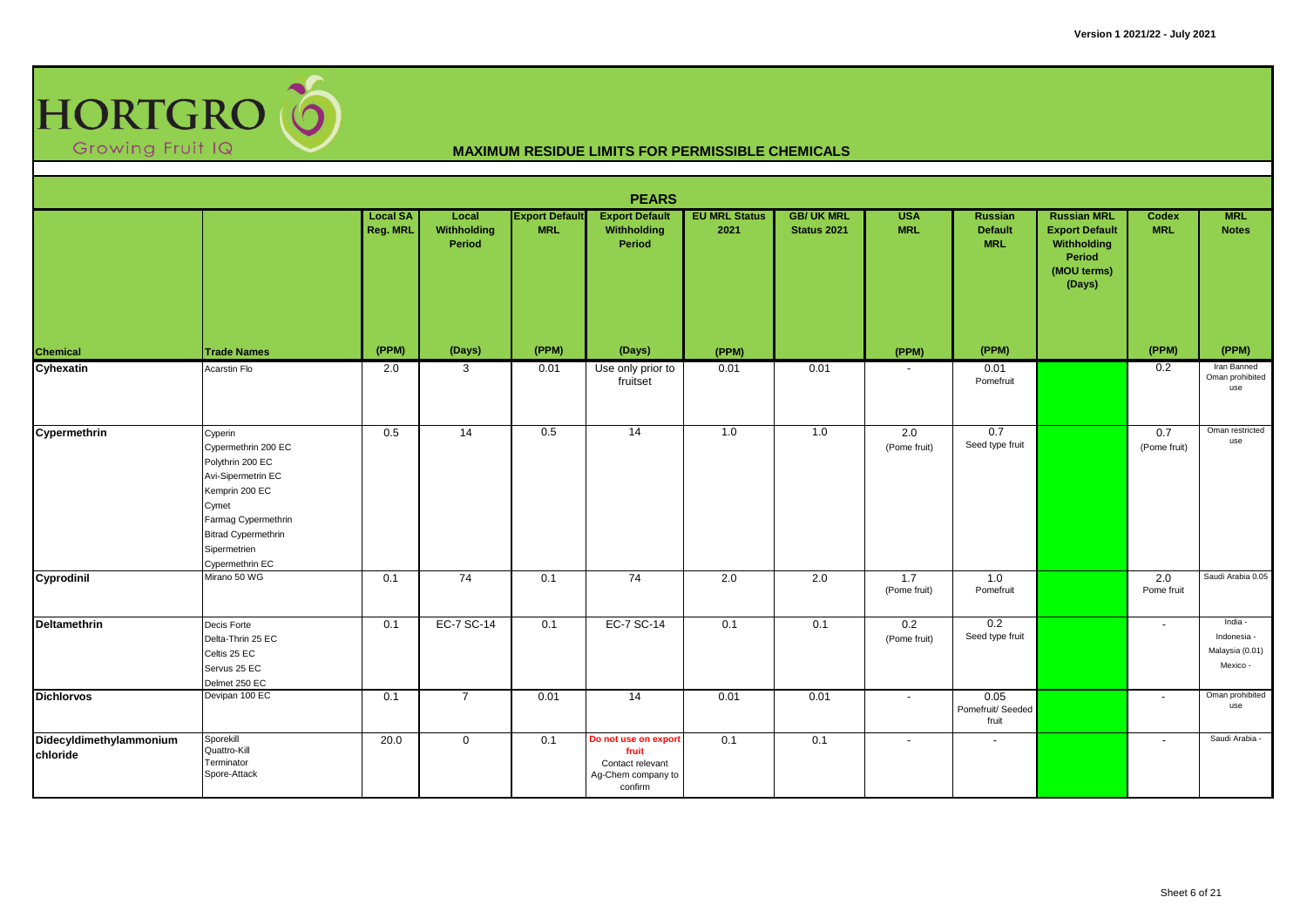

|                        |                                                                                                            |                             |                                |                                     | <b>PEARS</b>                                   |                              |                                        |                          |                                                |                                                                                               |                     |                                                                                                                                                                              |
|------------------------|------------------------------------------------------------------------------------------------------------|-----------------------------|--------------------------------|-------------------------------------|------------------------------------------------|------------------------------|----------------------------------------|--------------------------|------------------------------------------------|-----------------------------------------------------------------------------------------------|---------------------|------------------------------------------------------------------------------------------------------------------------------------------------------------------------------|
|                        |                                                                                                            | <b>Local SA</b><br>Reg. MRL | Local<br>Withholding<br>Period | <b>Export Default</b><br><b>MRL</b> | <b>Export Default</b><br>Withholding<br>Period | <b>EU MRL Status</b><br>2021 | <b>GB/UK MRL</b><br><b>Status 2021</b> | <b>USA</b><br><b>MRL</b> | <b>Russian</b><br><b>Default</b><br><b>MRL</b> | <b>Russian MRL</b><br><b>Export Default</b><br>Withholding<br>Period<br>(MOU terms)<br>(Days) | Codex<br><b>MRL</b> | <b>MRL</b><br><b>Notes</b>                                                                                                                                                   |
| Chemical               | <b>Trade Names</b>                                                                                         | (PPM)                       | (Days)                         | (PPM)                               | (Days)                                         | (PPM)                        |                                        | (PPM)                    | (PPM)                                          |                                                                                               | (PPM)               | (PPM)                                                                                                                                                                        |
| Difenoconazole         | Score<br>Defender 250 EC<br>Divino 250 EC<br>Farmag Difenoconazole 250 EC<br>D-zole 250 EC<br>Scope 250 EC | 0.2                         | 14<br>21                       | 0.2                                 | 14<br>21                                       | 0.8                          | 0.8                                    | 5.0<br>(Pome fruit)      | 1.0<br>Seed type fruit                         |                                                                                               | 4.0<br>(Pome fruit) |                                                                                                                                                                              |
| <b>Diphenylamine</b>   | Shield Liquid DPA<br>No scald DPA                                                                          | 10.0                        | PHT                            | 0.05                                | Not for use on<br>fruit for EU                 | 0.05                         | 0.05                                   | 5.0                      | 5.0<br>Pear                                    |                                                                                               | 5.0                 |                                                                                                                                                                              |
| Dithianon              | Delan<br>Alaris WG<br>Detect 400 SC<br>Inspect 400 SC<br>Sense 660 WDG<br>Nugget 660 WDG<br>Maccani        | 2.0                         | 21                             | 2.0                                 | $\overline{21}$<br>$\overline{28}$             | 3.0                          | 3.0                                    | 5.0                      | 5.0<br>Seed type fruit                         |                                                                                               | 1.0<br>(Pome fruit) | [India $1.0$ ]<br>[Indonesia 1.0]<br>[Iran $1.0$ ]<br>[Malaysia 1.0]<br>[Mauritius 1.0]<br>[Oman 1.0]<br>[Singapore 1.0]<br>Switzerland 0.3<br>[Thailand 1.0]<br>Vietnam 1.0 |
| <b>Dithianon</b><br>l+ | Combine 160 WDG<br>Combo 160 WDG                                                                           | 2.0                         | 21                             | 2.0                                 | 21                                             | 3.0                          | 3.0                                    | 5.0                      | 5.0<br>Seed type fruit                         |                                                                                               | 1.0<br>(Pome fruit) | [India 1.0]<br>[Indonesia 1.0]<br>[Iran 1.0]<br>[Malaysia 1.0]<br>[Mauritius 1.0]<br>[Oman 1.0]<br>[Singapore 1.0]<br>Switzerland 0.3<br>[Thailand 1.0]<br>Vietnam 1.0       |
| Trifloxystrobin        |                                                                                                            | 0.1                         |                                | 0.1                                 |                                                | 0.7                          | 0.7                                    | 0.5<br>(pome)            | 0.5<br>Seed type fruit                         |                                                                                               | 0.7<br>(Pome fruit) |                                                                                                                                                                              |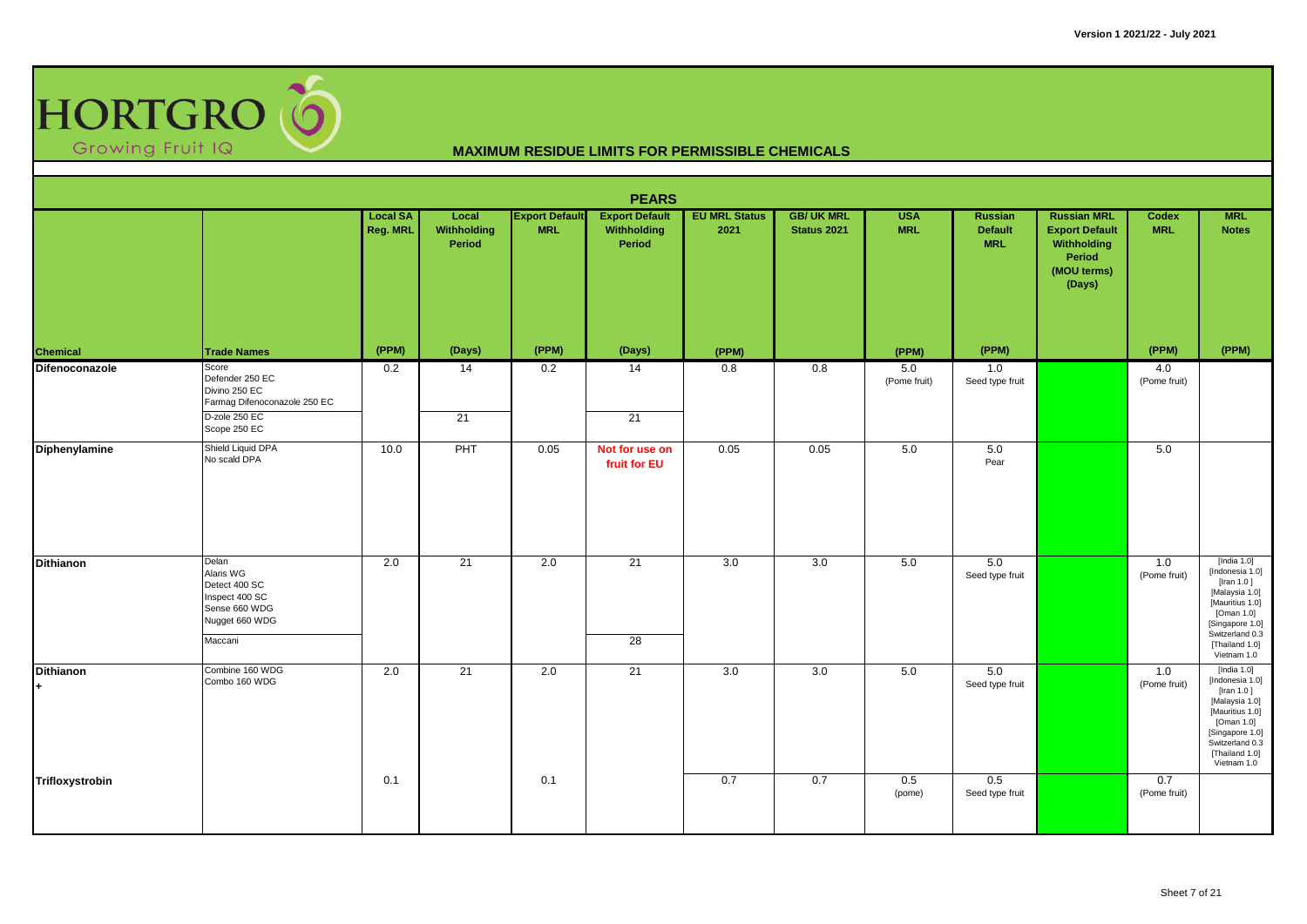

|                           | <b>PEARS</b><br><b>EU MRL Status</b><br><b>Local SA</b><br><b>GB/ UK MRL</b><br><b>USA</b><br><b>Russian MRL</b><br><b>MRL</b><br>Local<br><b>Export Default</b><br><b>Export Default</b><br><b>Russian</b><br>Codex |          |                                  |            |                               |                                                                      |                                                                                                             |                          |                              |                                                                         |                      |                                                                                                                                                    |  |  |  |
|---------------------------|----------------------------------------------------------------------------------------------------------------------------------------------------------------------------------------------------------------------|----------|----------------------------------|------------|-------------------------------|----------------------------------------------------------------------|-------------------------------------------------------------------------------------------------------------|--------------------------|------------------------------|-------------------------------------------------------------------------|----------------------|----------------------------------------------------------------------------------------------------------------------------------------------------|--|--|--|
|                           |                                                                                                                                                                                                                      | Reg. MRL | Withholding<br>Period            | <b>MRL</b> | Withholding<br>Period         | 2021                                                                 | <b>Status 2021</b>                                                                                          | <b>MRL</b>               | <b>Default</b><br><b>MRL</b> | <b>Export Default</b><br>Withholding<br>Period<br>(MOU terms)<br>(Days) | <b>MRL</b>           | <b>Notes</b>                                                                                                                                       |  |  |  |
| Chemical                  | <b>Trade Names</b>                                                                                                                                                                                                   | (PPM)    | (Days)                           | (PPM)      | (Days)                        | (PPM)                                                                |                                                                                                             | (PPM)                    | (PPM)                        |                                                                         | (PPM)                | (PPM)                                                                                                                                              |  |  |  |
| <b>Dodine</b>             | Syllit<br>Antagon                                                                                                                                                                                                    | 1.0      | 14                               | 0.9        | 14<br>Max. 4 applications     | 0.9                                                                  | 0.9                                                                                                         | 5.0                      | 5.0<br>Seed type fruit       |                                                                         | 5.0<br>(Pome fruit)  |                                                                                                                                                    |  |  |  |
| <b>Emamectin benzoate</b> | Vitex 50 (In combination with Clarity)<br>Promec 20 EW (in combination with<br>Clarity)<br>Vitex 50                                                                                                                  | 0.01     | 28<br>21                         | 0.01       | 28<br>21                      | 0.02                                                                 | 0.02                                                                                                        | 0.025<br>Pome fruit      | 0.05<br>Seed type fruit      |                                                                         | 0.02<br>(Pome fruit) |                                                                                                                                                    |  |  |  |
|                           | Warlock 19.2 EC                                                                                                                                                                                                      |          | 14                               |            | 14                            |                                                                      |                                                                                                             |                          |                              |                                                                         |                      |                                                                                                                                                    |  |  |  |
| <b>Esfenvalerate</b>      | Sumi-Alpha 200 EC<br>Sumi-Alpha 200 EW                                                                                                                                                                               | 0.5      | 14                               | 0.1        | 42                            | 0.1                                                                  | 0.1<br>Fenvalerate (any<br>ratio of constituent<br>isomers (RR, SS, RS<br>& SR) including<br>esfenvalerate) | 1.0                      | 0.1<br>Pomefruit             |                                                                         | $\sim$               | India -<br>Indonesia -<br>Malaysia (0.01)<br>Mauritius -<br>Singapore -<br>Thailand -<br>Vietnam -                                                 |  |  |  |
| Etoxazole                 | Smite                                                                                                                                                                                                                | 0.2      | 42<br>Single application<br>only | 0.07       | 65<br>Single application only | 0.07                                                                 | 0.07                                                                                                        | 0.2<br>(Pome fruit)      | $\overline{\phantom{a}}$     |                                                                         | 0.07<br>(Pome fruit) |                                                                                                                                                    |  |  |  |
| Fenazaquin                | Pride 200 SC<br>Vanity 200 SC<br>Superior 200 SC                                                                                                                                                                     | 0.05     | 30                               | 0.05       | 30<br>Single application only | 0.1<br>(Unpublished Sante<br>10706/2020<br>proposed new MRL<br>0.15) | 0.1                                                                                                         | 0.6<br>Pome fruit        | 0.2<br>Pomefruit             |                                                                         | $\blacksquare$       | China -<br>Hong Kong -<br>India -<br>Indonesia -<br>Iran -<br>Malaysia (0.01)<br>Mauritius -<br>Mexico -<br>Singapore -<br>Thailand -<br>Vietnam - |  |  |  |
| Fenbuconazole             | Indar 50 EW                                                                                                                                                                                                          | 0.1      | 14                               | 0.1        | 14<br>Max. 4 applications     | 0.5                                                                  | 0.5                                                                                                         | $\overline{\phantom{a}}$ | 0.1<br>Seed type fruit       |                                                                         | 0.5<br>(Pome fruit)  |                                                                                                                                                    |  |  |  |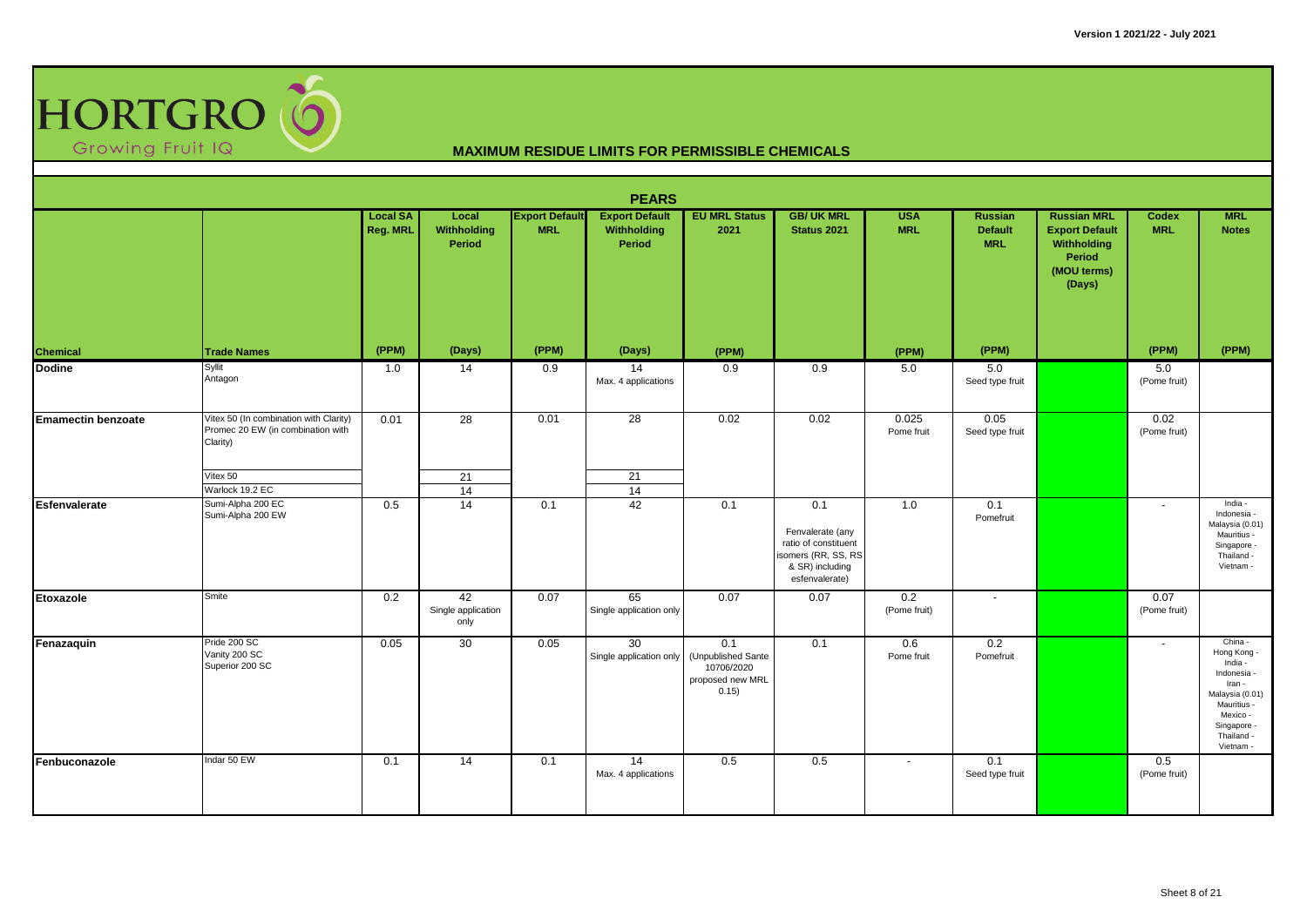

|               |                                             |                             |                                |                                     | <b>PEARS</b>                                             |                              |                                         |                          |                                                |                                                                                               |                          |                                                                                                                                                                                    |
|---------------|---------------------------------------------|-----------------------------|--------------------------------|-------------------------------------|----------------------------------------------------------|------------------------------|-----------------------------------------|--------------------------|------------------------------------------------|-----------------------------------------------------------------------------------------------|--------------------------|------------------------------------------------------------------------------------------------------------------------------------------------------------------------------------|
|               |                                             | <b>Local SA</b><br>Reg. MRL | Local<br>Withholding<br>Period | <b>Export Default</b><br><b>MRL</b> | <b>Export Default</b><br>Withholding<br>Period           | <b>EU MRL Status</b><br>2021 | <b>GB/ UK MRL</b><br><b>Status 2021</b> | <b>USA</b><br><b>MRL</b> | <b>Russian</b><br><b>Default</b><br><b>MRL</b> | <b>Russian MRL</b><br><b>Export Default</b><br>Withholding<br>Period<br>(MOU terms)<br>(Days) | Codex<br><b>MRL</b>      | <b>MRL</b><br><b>Notes</b>                                                                                                                                                         |
| Chemical      | <b>Trade Names</b>                          | (PPM)                       | (Days)                         | (PPM)                               | (Days)                                                   | (PPM)                        |                                         | (PPM)                    | (PPM)                                          |                                                                                               | (PPM)                    | (PPM)                                                                                                                                                                              |
| Fenoxycarb    | Insegar                                     | 1.0                         | 21                             | 0.7                                 | 21<br>1st or 2nd generation<br>Max. 4 applications       | 0.7                          | 0.7                                     |                          | 1.0<br>Seed type fruit                         |                                                                                               | $\sim$                   | Canada (0.1)<br>China -<br>Hong Kong -<br>India -<br>Indonesia -<br>Iran -<br>Malaysia (0.01)<br>Mauritius -<br>Mexico -<br>Saudi Arabia<br>Singapore -<br>Thailand -<br>Vietnam - |
| Fenpyroximate | Lesson 50 EC                                | 0.2                         | 30                             | 0.2                                 | 30<br>Contact relevent Ag-<br>chem company to<br>confirm | 0.3                          | 0.3                                     | 0.3<br>Pome fruit        | 0.3<br>Pome fruit/ Seed<br>type fruit          |                                                                                               | 0.2                      |                                                                                                                                                                                    |
| Fludioxonil   | Scholar<br>Teacher 230 SC<br>Target 200 WDG | 5.0                         | $\mathbf{1}$                   | 5.0                                 | $\overline{1}$                                           | 5.0                          | 5.0                                     | 5.0<br>(Pome fruit)      | 0.7<br>Pear                                    | Contact relevent Ag-<br>chem company to<br>confirm                                            | 5.0<br>(Pome fruit)      | Hong Kong 0.7                                                                                                                                                                      |
| Flufenoxuron  | Pitch 100 DC<br>Torrent 100 DC              | 0.05                        | 75                             | 0.01                                | Contact relevant Ag-<br>Chem Company to<br>confirm       | 0.01                         | 0.5                                     | 0.5                      | $\overline{\phantom{a}}$                       |                                                                                               | $\overline{\phantom{a}}$ | India -<br>Indonesia -<br>Iran -<br>Malaysia (0.01)<br>Mauritius -<br>Mexico -<br>Singapore -<br>Thailand -<br>Vietnam -                                                           |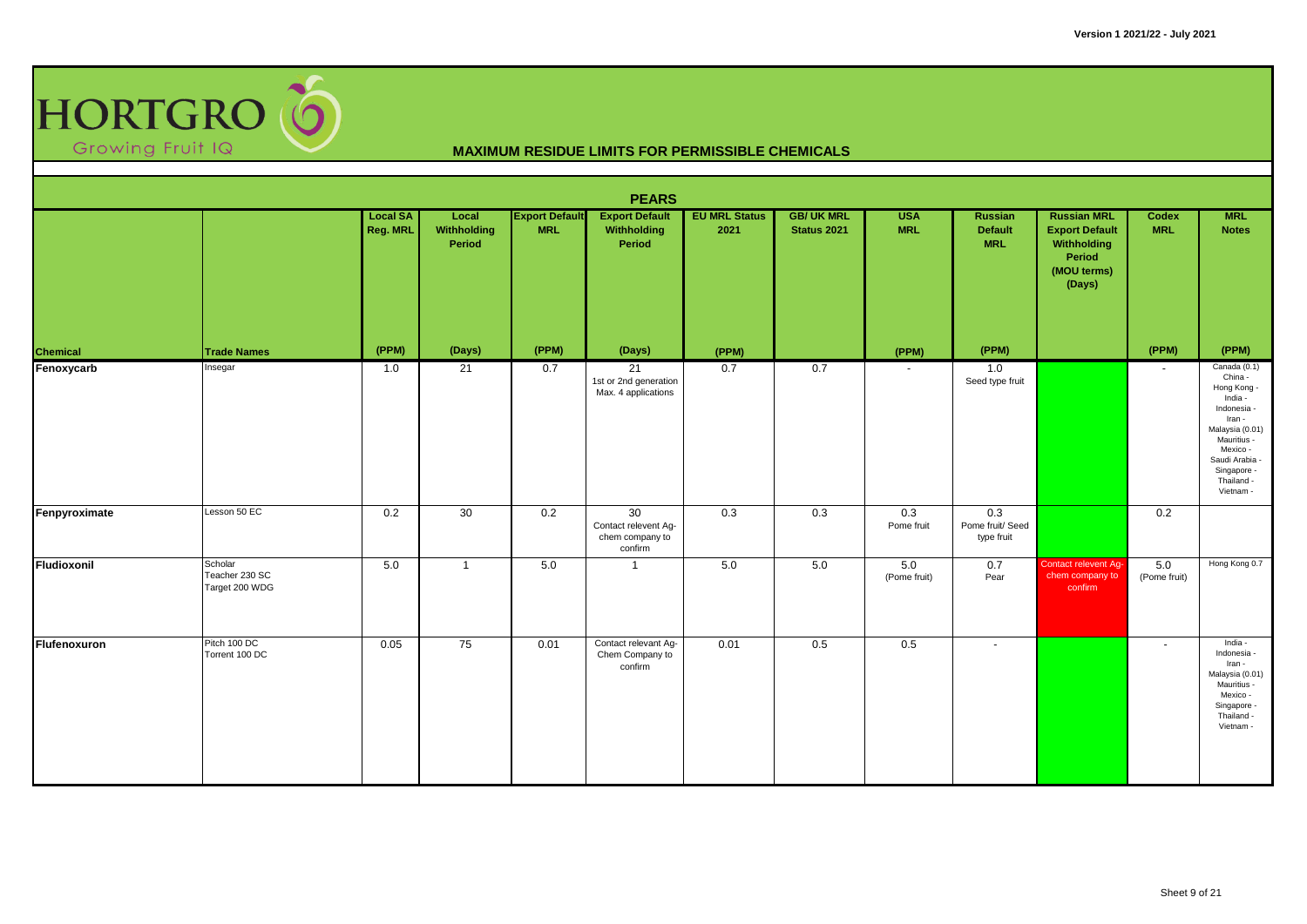

|                    |                                                                                    |                             |                                |                                     | <b>PEARS</b>                                     |                                                                                                       |                                                                                                       |                          |                                                |                                                                                               |                                        |                                  |
|--------------------|------------------------------------------------------------------------------------|-----------------------------|--------------------------------|-------------------------------------|--------------------------------------------------|-------------------------------------------------------------------------------------------------------|-------------------------------------------------------------------------------------------------------|--------------------------|------------------------------------------------|-----------------------------------------------------------------------------------------------|----------------------------------------|----------------------------------|
|                    |                                                                                    | <b>Local SA</b><br>Reg. MRL | Local<br>Withholding<br>Period | <b>Export Default</b><br><b>MRL</b> | <b>Export Default</b><br>Withholding<br>Period   | <b>EU MRL Status</b><br>2021                                                                          | <b>GB/ UK MRL</b><br>Status 2021                                                                      | <b>USA</b><br><b>MRL</b> | <b>Russian</b><br><b>Default</b><br><b>MRL</b> | <b>Russian MRL</b><br><b>Export Default</b><br>Withholding<br>Period<br>(MOU terms)<br>(Days) | <b>Codex</b><br><b>MRL</b>             | <b>MRL</b><br><b>Notes</b>       |
| Chemical           | <b>Trade Names</b>                                                                 | (PPM)                       | (Days)                         | (PPM)                               | (Days)                                           | (PPM)                                                                                                 |                                                                                                       | (PPM)                    | (PPM)                                          |                                                                                               | (PPM)                                  | (PPM)                            |
| Fluopyram          | Luna Experience                                                                    | 0.5                         | 21                             | 0.5                                 | 21<br>Max. 3 applications                        | 0.5<br>EU MRL 0.8 from<br>06/11/2021 EU<br>Commission<br>Regulation 2021/618                          | 0.5                                                                                                   | 0.8<br>(Pome fruit)      | 0.5<br>Seed type fruit                         |                                                                                               | 0.5<br>(Pome fruit)                    | Hong Kong -                      |
| Tebuconazole       |                                                                                    | 0.3                         |                                | 0.3                                 |                                                  | 0.3                                                                                                   | 0.3                                                                                                   | 1.0<br>Pome fruit        |                                                |                                                                                               | 1.0                                    | Canada (0.1)<br>Mexico 0.05      |
| <b>Flusilazole</b> | Flusilazole 100 EC<br>Intensive 100 EW<br>Manage 100 EW<br>Galactica<br>Flustar WG | 0.1                         | 14                             | 0.01                                | 42<br>Max. 4 applications                        | 0.01                                                                                                  | 0.01                                                                                                  | $\blacksquare$           | 0.3<br>Seed type fruit                         |                                                                                               | 0.3<br>(Pome fruit)                    |                                  |
| Fluxapyroxad       | Sercadis (Refer to label for<br>compulsary mixing partner)                         | 0.05                        | 56                             | 0.05                                | 56                                               | 0.9                                                                                                   | 0.9                                                                                                   | 0.8                      | $\sim$                                         |                                                                                               | 0.9<br>(Pome fruit)                    | Hong Kong -                      |
| <b>Furfural</b>    | Crop Guard                                                                         | $\sim$                      | $\mathbf 0$                    | ≤0.01                               | $\mathbf 0$                                      | 1.0                                                                                                   | 1.0                                                                                                   | $\blacksquare$           | $\sim$                                         |                                                                                               | $\sim$                                 |                                  |
| Gamma-cyhalothrin  | Vantex 60 CS                                                                       | 0.2                         | 14                             | 0.08                                | Contact relevant<br>Agchem company<br>to confirm | 0.08<br>Lambda-cyhalothrin<br>(includes gamma-<br>cyhalothrin) (sum of<br>R,S and S,R<br>isomers) (F) | 0.08<br>Lambda-cyhalothrin<br>(includes gamma-<br>cyhalothrin) (sum of<br>R,S and S,R<br>isomers) (F) | 0.3<br>(Pome fruit)      | 0.1<br>Pomefruit                               | Contact relevant<br>Agchem company to<br>confirm                                              | 0.2<br>(Pome fruit, as<br>cyhalothrin) | Iran -<br>Oman restricted<br>use |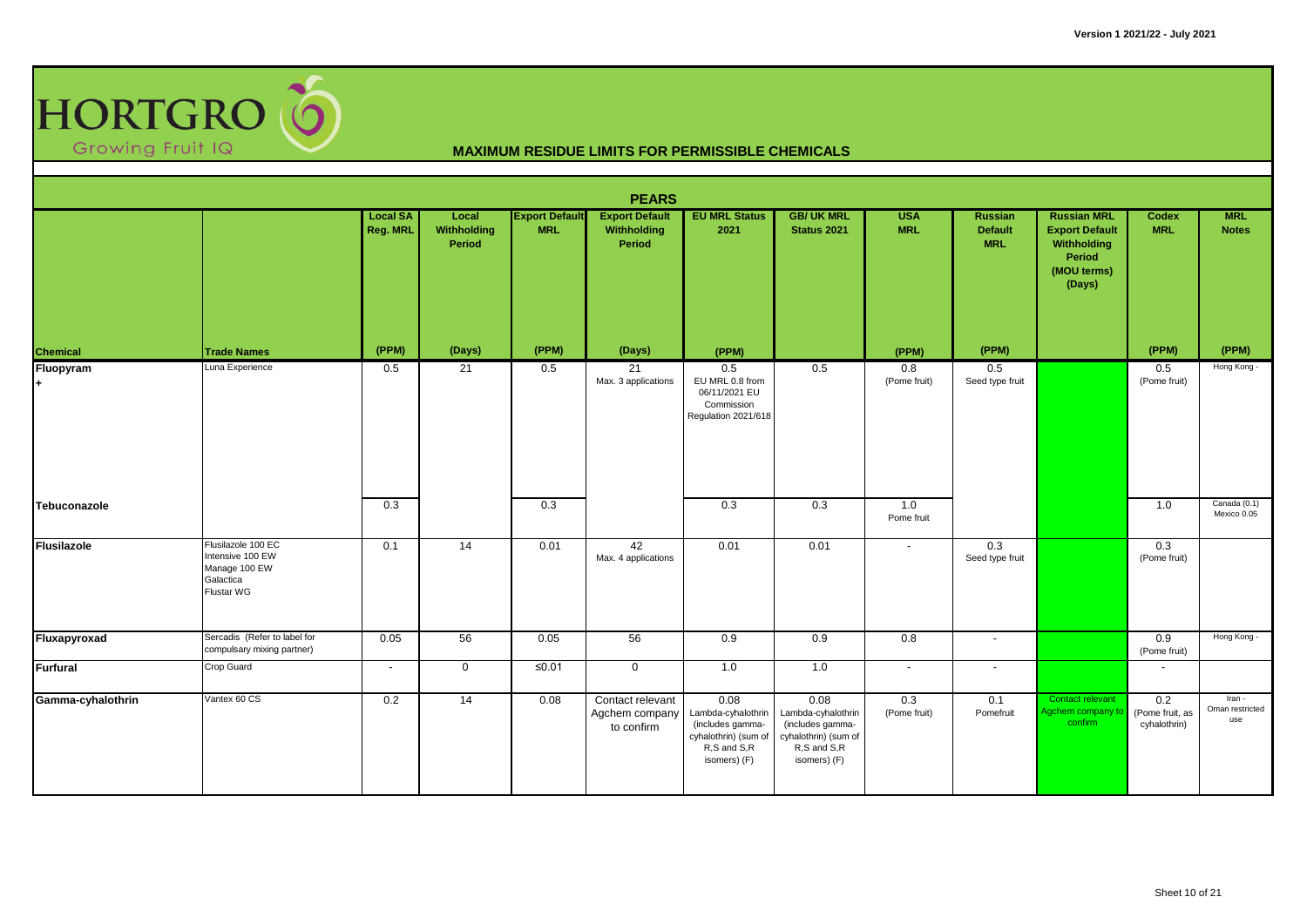

|                                                                                                     |                                                                                                                |                             |                                              |                                     | <b>PEARS</b>                                         |                              |                                 |                          |                                                |                                                                                               |                            |                                                                                                                                  |
|-----------------------------------------------------------------------------------------------------|----------------------------------------------------------------------------------------------------------------|-----------------------------|----------------------------------------------|-------------------------------------|------------------------------------------------------|------------------------------|---------------------------------|--------------------------|------------------------------------------------|-----------------------------------------------------------------------------------------------|----------------------------|----------------------------------------------------------------------------------------------------------------------------------|
|                                                                                                     |                                                                                                                | <b>Local SA</b><br>Reg. MRL | Local<br>Withholding<br>Period               | <b>Export Default</b><br><b>MRL</b> | <b>Export Default</b><br>Withholding<br>Period       | <b>EU MRL Status</b><br>2021 | <b>GB/UK MRL</b><br>Status 2021 | <b>USA</b><br><b>MRL</b> | <b>Russian</b><br><b>Default</b><br><b>MRL</b> | <b>Russian MRL</b><br><b>Export Default</b><br>Withholding<br>Period<br>(MOU terms)<br>(Days) | <b>Codex</b><br><b>MRL</b> | <b>MRL</b><br><b>Notes</b>                                                                                                       |
| Chemical                                                                                            | <b>Trade Names</b>                                                                                             | (PPM)                       | (Days)                                       | (PPM)                               | (Days)                                               | (PPM)                        |                                 | (PPM)                    | (PPM)                                          |                                                                                               | (PPM)                      | (PPM)                                                                                                                            |
| <b>Gibberellins</b>                                                                                 | Falgro 20 SP<br>Falgro 4 SL<br>ProGibb 4%<br>ProGibb 40%<br>Falgro tablets                                     | $\overline{\phantom{a}}$    | Early bloom<br>application only              | $\leq 0.01$                         | Early bloom<br>application only                      | No MRL<br>required           | No MRL required                 | Exp.                     | RNR (Exp.)                                     |                                                                                               | $\sim$                     |                                                                                                                                  |
|                                                                                                     | Gibb Liquid 4                                                                                                  |                             | Forelle pears<br>apply at 30-40%<br>blooming |                                     | Forelle pears<br>apply at 30-40%<br>blooming         |                              |                                 |                          |                                                |                                                                                               |                            |                                                                                                                                  |
| Hexaconazole                                                                                        |                                                                                                                | 0.1                         | 14                                           | 0.01                                | Contact relevant<br>Ag-Chem<br>company to<br>confirm | 0.01                         | 0.01                            | $\blacksquare$           | $\sim$                                         | Contact relevant<br>Ag-Chem company<br>to confirm                                             | $\sim$                     |                                                                                                                                  |
| Indoxacarb<br>Note:<br>EU authorisation amendment/<br>possible related MRL<br>implications pending. | Margin 300 WDG<br>Doxstar flo                                                                                  | 1.0                         | 28                                           | 0.5                                 | 28<br>Max. 3 applications                            | 0.5                          | 0.5                             | 0.2                      | 0.2<br>Pear                                    | Contact relevent Ag-<br>chem company to<br>confirm                                            | 0.2                        | Canada (0.1)<br>China 0.2<br>[India $0.2$ ]<br>Indonesia 0.2<br>[Iran $0.2$ ]<br>[Malaysia 0.2]<br>[Mauritius 0.2]<br>Mexico 0.2 |
|                                                                                                     | Steward<br>Steward 150 EC<br>Margin 300 WDG<br>Session 300 WDG<br>Indo 300 WDG<br>InCide 300 WG<br>Swat 150 SC |                             |                                              |                                     | 28<br>Max. 4 applications                            |                              |                                 |                          |                                                |                                                                                               |                            | [Oman $0.2$ ]<br>[Saudi Arabia 0.2]<br>[Singapore 0.2]<br>[Thailand 0.2]<br>Vietnam 0.2                                          |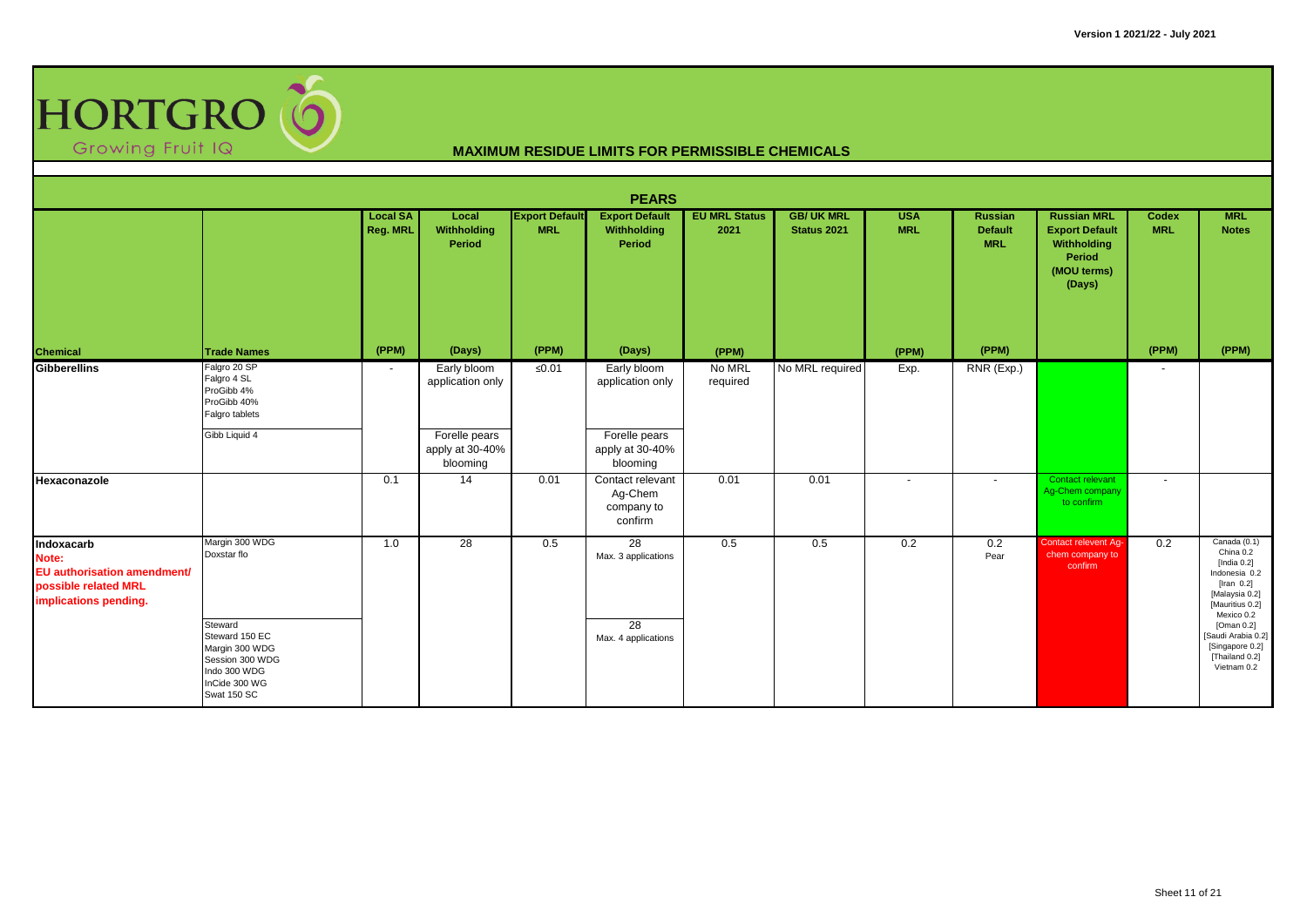

|                  |                                                                                                                                       |                             |                                       |                                     | <b>PEARS</b>                                                                                           |                              |                                  |                          |                                         |                                                                                               |                            |                                                                                                                                                                                                                          |
|------------------|---------------------------------------------------------------------------------------------------------------------------------------|-----------------------------|---------------------------------------|-------------------------------------|--------------------------------------------------------------------------------------------------------|------------------------------|----------------------------------|--------------------------|-----------------------------------------|-----------------------------------------------------------------------------------------------|----------------------------|--------------------------------------------------------------------------------------------------------------------------------------------------------------------------------------------------------------------------|
|                  |                                                                                                                                       | <b>Local SA</b><br>Reg. MRL | Local<br>Withholding<br>Period        | <b>Export Default</b><br><b>MRL</b> | <b>Export Default</b><br>Withholding<br>Period                                                         | <b>EU MRL Status</b><br>2021 | <b>GB/ UK MRL</b><br>Status 2021 | <b>USA</b><br><b>MRL</b> | Russian<br><b>Default</b><br><b>MRL</b> | <b>Russian MRL</b><br><b>Export Default</b><br>Withholding<br>Period<br>(MOU terms)<br>(Days) | <b>Codex</b><br><b>MRL</b> | <b>MRL</b><br><b>Notes</b>                                                                                                                                                                                               |
| Chemical         | <b>Trade Names</b>                                                                                                                    | (PPM)                       | (Days)                                | (PPM)                               | (Days)                                                                                                 | (PPM)                        |                                  | (PPM)                    | (PPM)                                   |                                                                                               | (PPM)                      | (PPM)                                                                                                                                                                                                                    |
| Indoxacarb<br>H. | Plemax                                                                                                                                | 1.0                         | 28                                    | 0.5                                 | 28                                                                                                     | 0.5                          | 0.5                              | 0.2                      | 0.2<br>Pear                             | 28                                                                                            | 0.2                        | Canada (0.1)<br>China 0.2<br>[India $0.2$ ]<br>Indonesia 0.2<br>[Iran $0.2$ ]<br>[Malaysia 0.2]<br>[Mauritius 0.2]<br>Mexico 0.2<br>[Oman 0.2]<br>[Saudi Arabia 0.2]<br>[Singapore 0.2]<br>[Thailand 0.2]<br>Vietnam 0.2 |
| Novaluron        |                                                                                                                                       | 0.5                         |                                       |                                     |                                                                                                        | 3.0                          | 3.0                              | 3.0                      | 3.0<br>Seed type fruit                  |                                                                                               | 3.0<br>(Pome fruit)        |                                                                                                                                                                                                                          |
| Iprodione        | Prodione<br>Rovral Aquaflo<br>Iprodine 500 SC<br>Taurus 500 SC<br>Iproflo<br>Pickle 500 SC<br>Roflo<br>Iprone 500 SC<br>Pickle 500 SC | 2.0                         | Up to 75% petal<br>drop<br>PHT<br>PHT | 0.01                                | Do not use (if<br>exporting to EU)<br><b>Contact relevant Ag-</b><br><b>Chem Company to</b><br>confirm | 0.01                         | 0.01                             | $\sim$                   | 5.0<br>seed type fruit                  |                                                                                               | 5.0<br>(Pome fruit)        |                                                                                                                                                                                                                          |
| Kresoxim-methyl  | Kresoxim-methy 500 WDG<br>Vista Flo<br>Ardent 50 SC                                                                                   | 0.1                         | 45                                    | 0.1                                 | 45                                                                                                     | 0.2                          | 0.2                              | 0.5<br>(pome fruit)      | 1.0<br>Seed type fruit                  |                                                                                               | 0.2<br>(Pome fruit)        |                                                                                                                                                                                                                          |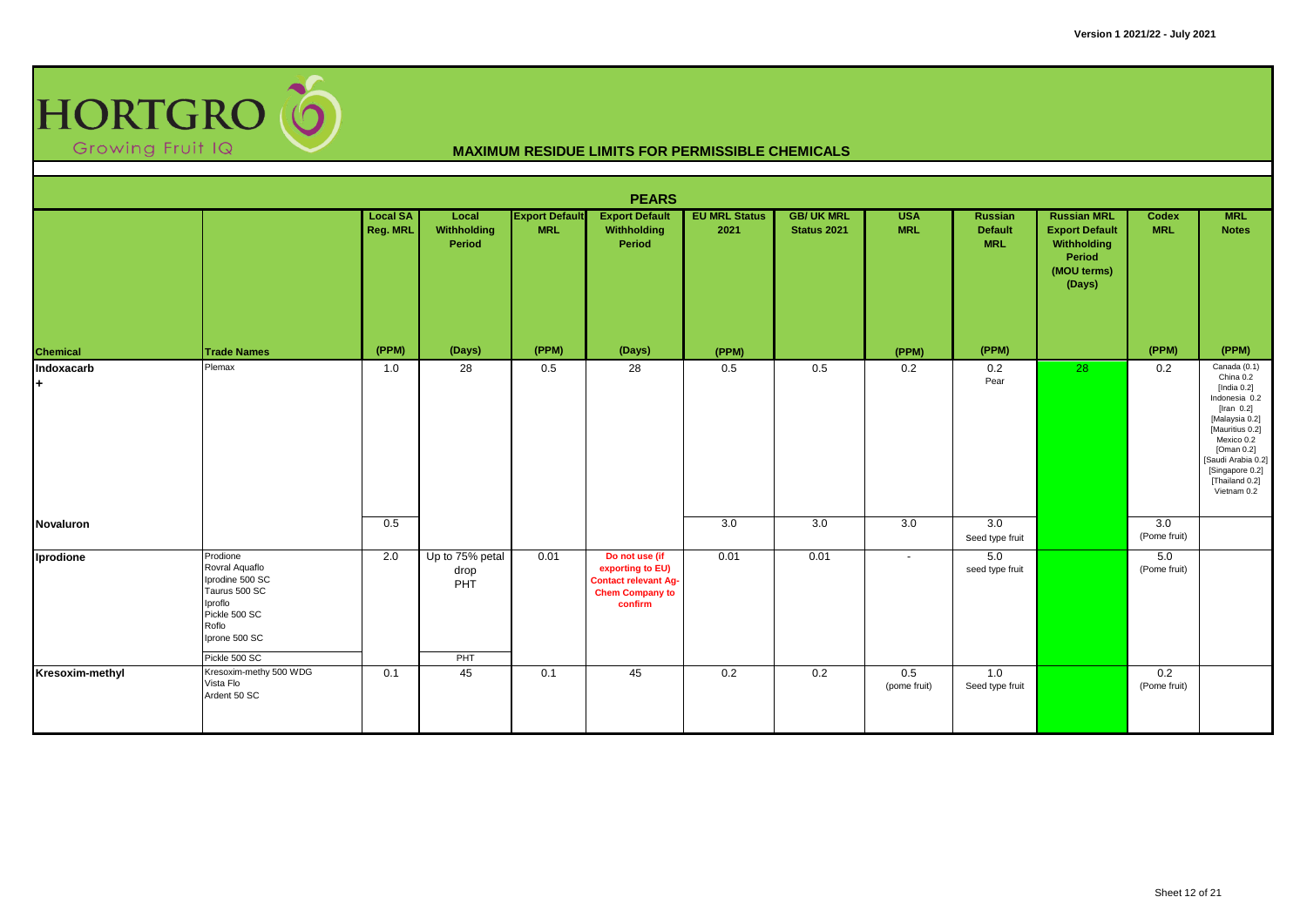

|                                                                                                          | <b>PEARS</b>                                                                                                                                                                                                                                                                                                                                                                                                                                                     |                                    |                                |                                     |                                                    |                              |                                  |                          |                                                |                                                                                               |                                                                                |                                      |  |  |
|----------------------------------------------------------------------------------------------------------|------------------------------------------------------------------------------------------------------------------------------------------------------------------------------------------------------------------------------------------------------------------------------------------------------------------------------------------------------------------------------------------------------------------------------------------------------------------|------------------------------------|--------------------------------|-------------------------------------|----------------------------------------------------|------------------------------|----------------------------------|--------------------------|------------------------------------------------|-----------------------------------------------------------------------------------------------|--------------------------------------------------------------------------------|--------------------------------------|--|--|
|                                                                                                          |                                                                                                                                                                                                                                                                                                                                                                                                                                                                  | <b>Local SA</b><br><b>Reg. MRL</b> | Local<br>Withholding<br>Period | <b>Export Default</b><br><b>MRL</b> | <b>Export Default</b><br>Withholding<br>Period     | <b>EU MRL Status</b><br>2021 | <b>GB/ UK MRL</b><br>Status 2021 | <b>USA</b><br><b>MRL</b> | <b>Russian</b><br><b>Default</b><br><b>MRL</b> | <b>Russian MRL</b><br><b>Export Default</b><br>Withholding<br>Period<br>(MOU terms)<br>(Days) | Codex<br><b>MRL</b>                                                            | <b>MRL</b><br><b>Notes</b>           |  |  |
| <b>Chemical</b>                                                                                          | <b>Trade Names</b>                                                                                                                                                                                                                                                                                                                                                                                                                                               | (PPM)                              | (Days)                         | (PPM)                               | (Days)                                             | (PPM)                        |                                  | (PPM)                    | (PPM)                                          |                                                                                               | (PPM)                                                                          | (PPM)                                |  |  |
| Lambda-cyhalothrin                                                                                       | Karate EC<br>Karate Zeon<br>Judo 50 EC<br>Lambda 50 EC<br>Lambda EC<br>Lamdex 5 EC<br>Lambada aquamul<br>Karate Zeon 10 CS<br>Karis 5 CS<br>Lamdex 5 CS                                                                                                                                                                                                                                                                                                          | 0.2                                | $\overline{14}$                | 0.08                                | Contact relevant Ag-<br>Chem Company to<br>confirm | 0.08                         | 0.08                             | 0.3                      | 0.1<br>Seed type fruit                         | Contact relevant Ag-<br>Chem Company to<br>confirm                                            | 0.2<br>(Pome fruit, as<br>cyhalothrin,<br>including<br>lambda-<br>cyhalothrin) | Oman restricted<br>use               |  |  |
| <b>Mancozeb</b><br>Note:<br>EU authorisation amendment/<br>possible related MRL<br>implications pending. | Dithane M-45 800 WP NT<br>Dithane M-45 800 WP<br>Dithane 750 WG Neotec<br>Newzeb 800 WP<br>Ventum 800 WP<br>Newzeb 750 WDG<br>Cozeb 800 WP<br>Mancozeb 800 WP (L9169)<br>Mancozeb 800 WP (L7381)<br>Vondozeb<br>Tsumeb<br>Villa Unizeb 800 WP<br>Tridex 800 WP<br>Multizeb 455 SC<br>Newzeb 455 SC<br>Unizeb 480 SC<br>Penncozeb WG<br>Pennfluid 420 SC<br>Farmag Mancozeb 800 WP<br>Mancozeb (L7352)<br>Tozeb Flo<br>Tozeb WP<br>Zenith 750 WG<br>Newzeb 480 SC | $\overline{3.0}$                   | 14                             | 3.0                                 | 21                                                 | 5.0<br>(as $CS_2$ )          | 5.0                              | 0.6                      | 5.0<br>Seed type fruit                         |                                                                                               | 5.0<br>(Pome fruit)<br>(Dithiocarb.)                                           | Mexico 0.6<br>Oman prohibited<br>use |  |  |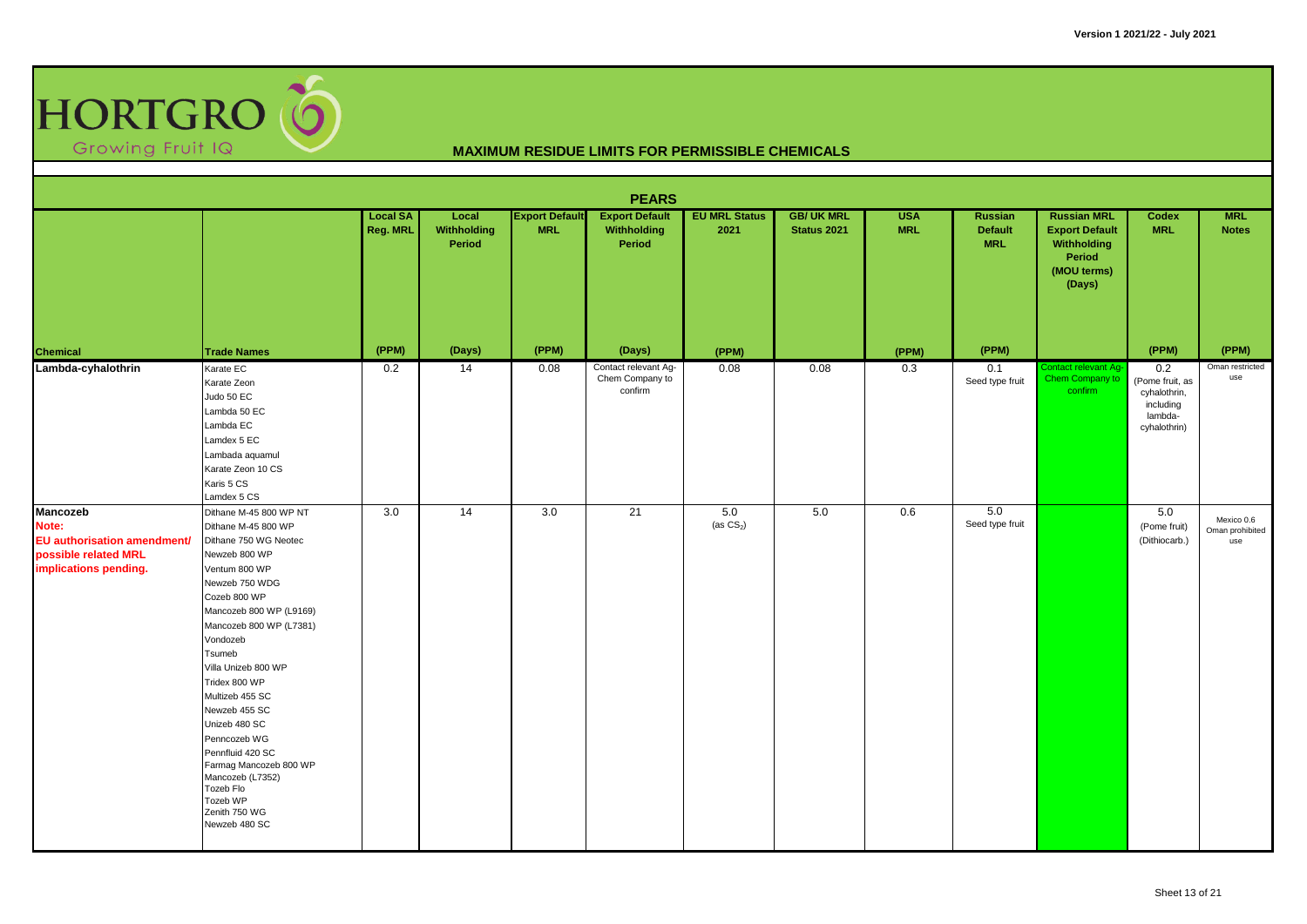

| <b>PEARS</b>                       |                                                                                                                   |                             |                                                |                                     |                                                                                                                                                                                                                                                      |                              |                                        |                          |                                         |                                                                                               |                                      |                                                                                         |  |
|------------------------------------|-------------------------------------------------------------------------------------------------------------------|-----------------------------|------------------------------------------------|-------------------------------------|------------------------------------------------------------------------------------------------------------------------------------------------------------------------------------------------------------------------------------------------------|------------------------------|----------------------------------------|--------------------------|-----------------------------------------|-----------------------------------------------------------------------------------------------|--------------------------------------|-----------------------------------------------------------------------------------------|--|
|                                    |                                                                                                                   | <b>Local SA</b><br>Reg. MRL | Local<br><b>Withholding</b><br>Period          | <b>Export Default</b><br><b>MRL</b> | <b>Export Default</b><br>Withholding<br>Period                                                                                                                                                                                                       | <b>EU MRL Status</b><br>2021 | <b>GB/UK MRL</b><br><b>Status 2021</b> | <b>USA</b><br><b>MRL</b> | Russian<br><b>Default</b><br><b>MRL</b> | <b>Russian MRL</b><br><b>Export Default</b><br>Withholding<br>Period<br>(MOU terms)<br>(Days) | Codex<br><b>MRL</b>                  | <b>MRL</b><br><b>Notes</b>                                                              |  |
| <b>Chemical</b>                    | <b>Trade Names</b>                                                                                                | (PPM)                       | (Days)                                         | (PPM)                               | (Days)                                                                                                                                                                                                                                               | (PPM)                        |                                        | (PPM)                    | (PPM)                                   |                                                                                               | (PPM)                                | (PPM)                                                                                   |  |
| <b>Maneb</b>                       | Manager SC<br>Vandal<br>Mangle SC                                                                                 | 3.0                         | 14                                             | 3.0                                 | $\overline{28}$                                                                                                                                                                                                                                      | 5.0<br>(as $CS_2$ )          | 5.0                                    |                          | 5.0<br>Seed type fruit                  |                                                                                               | 5.0<br>(Pome fruit)<br>(Dithiocarb.) | Oman prohibited<br>use                                                                  |  |
| Mercaptothion/<br><b>Malathion</b> | Datathion EC<br>Mercaptothion 500 EC<br>Avi-Merkaptotoks WP<br>Fyfanon 440 EW<br>Harrier 500 EC<br>Insecto 500 EC | 2.0                         | 10                                             | 0.02                                | 28<br>Bait application ONLY<br>A maximum<br>concentration of<br>500ml/ 100l of a<br>500EC mercaptothion<br>formulation may be<br>used in protein<br>hydrolysate spray<br>mixture with a<br>maximum spray<br>volume of 50 litres<br>water per hectare | 0.02                         | 0.02                                   | 8.0                      | 0.5<br>Pomefruit                        |                                                                                               | $\sim$                               | Indonesia -<br>Malaysia (0.01)<br>Mauritius -<br>Singapore -<br>Thailand -<br>Vietnam - |  |
| <b>Metamitron</b>                  | Brevis 150 SC                                                                                                     | 0.01                        | 56                                             | 0.01                                | 56                                                                                                                                                                                                                                                   | 0.1                          | 0.1                                    | $\sim$                   | $\sim$                                  |                                                                                               | $\overline{a}$                       |                                                                                         |  |
| Methidathion                       | Methidathion 420 EC<br>Suprathion 420 EC<br>Arythion 420 EC                                                       | 0.3                         | EC-dormant<br>application only<br><b>WP-21</b> | 0.03                                | EC - Dormant<br>application only<br>WP- Up to 90%<br>petal fall                                                                                                                                                                                      | 0.03                         | 0.03                                   | $\blacksquare$           | 0.5<br>Seed type fruit                  |                                                                                               | 1.0                                  | Iran Banned<br>Mexico -<br>Oman prohibited<br>use                                       |  |
| Methoxyfenozide                    | Runner 240 SC<br>Marksman 240 SC<br>Walker 240 SC<br>Cohort 240 SC<br>Clarity                                     | 1.5                         | 10<br>28                                       | 1.5                                 | 10<br>28                                                                                                                                                                                                                                             | 2.0                          | 2.0                                    | 2.0<br>(Pome fruit)      | $\overline{\phantom{a}}$                | 10 <sup>°</sup><br>28                                                                         | 2.0<br>(Pome fruit)                  |                                                                                         |  |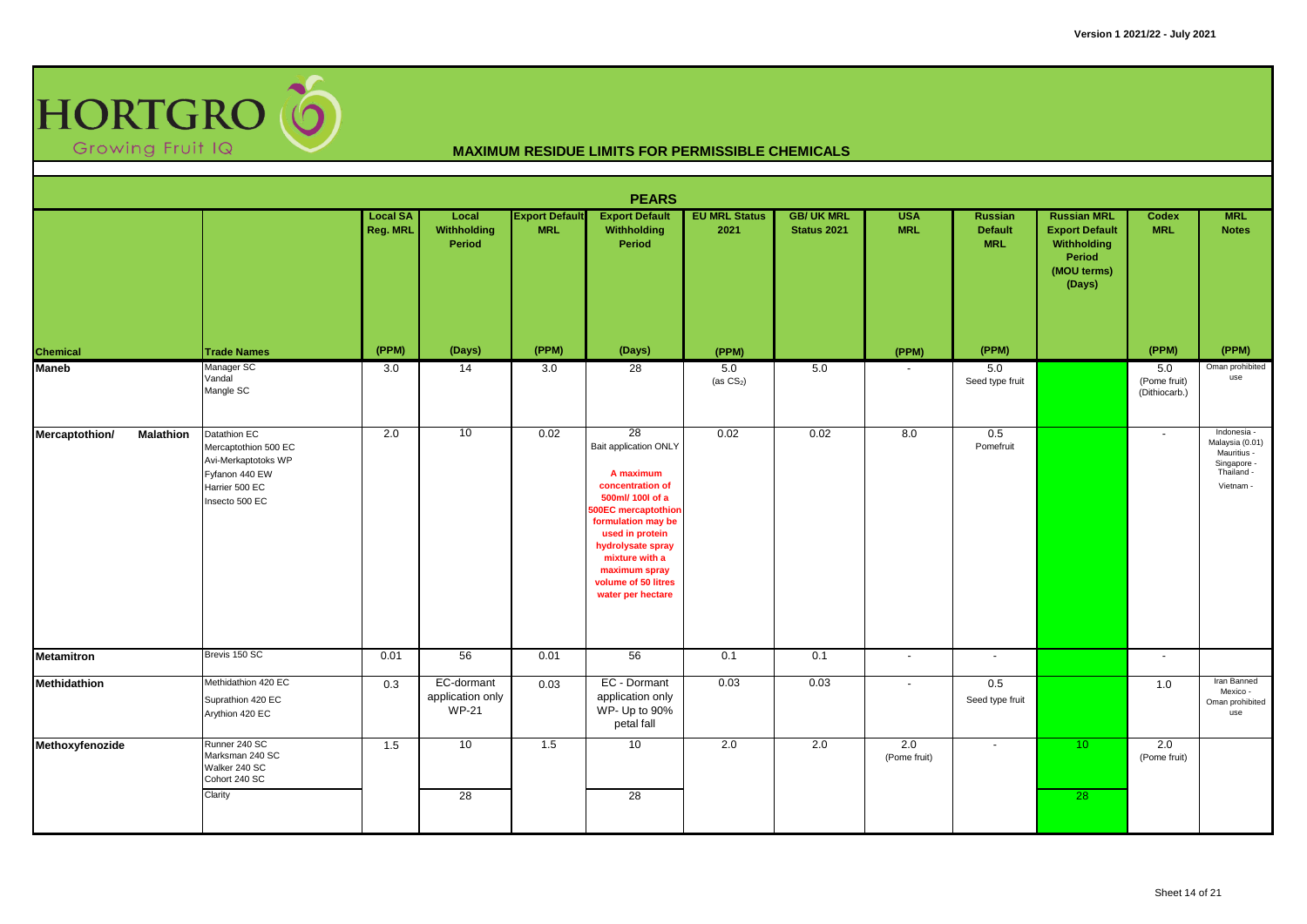

| <b>PEARS</b>            |                                                                                                                         |                             |                                                    |                                     |                                                                                                                  |                              |                                 |                          |                                                |                                                                                               |                     |                                                                                     |  |
|-------------------------|-------------------------------------------------------------------------------------------------------------------------|-----------------------------|----------------------------------------------------|-------------------------------------|------------------------------------------------------------------------------------------------------------------|------------------------------|---------------------------------|--------------------------|------------------------------------------------|-----------------------------------------------------------------------------------------------|---------------------|-------------------------------------------------------------------------------------|--|
|                         |                                                                                                                         | <b>Local SA</b><br>Reg. MRL | Local<br>Withholding<br>Period                     | <b>Export Default</b><br><b>MRL</b> | <b>Export Default</b><br>Withholding<br>Period                                                                   | <b>EU MRL Status</b><br>2021 | <b>GB/UK MRL</b><br>Status 2021 | <b>USA</b><br><b>MRL</b> | <b>Russian</b><br><b>Default</b><br><b>MRL</b> | <b>Russian MRL</b><br><b>Export Default</b><br>Withholding<br>Period<br>(MOU terms)<br>(Days) | Codex<br><b>MRL</b> | <b>MRL</b><br><b>Notes</b>                                                          |  |
| Chemical                | <b>Trade Names</b>                                                                                                      | (PPM)                       | (Days)                                             | (PPM)                               | (Days)                                                                                                           | (PPM)                        |                                 | (PPM)                    | (PPM)                                          |                                                                                               | (PPM)               | (PPM)                                                                               |  |
| <b>Methyl-Parathion</b> | Droper 450 CS<br>Penncap-M                                                                                              | 0.01                        | 60                                                 | $\leq 0.01$                         | 60<br>Apply during first<br>codling moth<br>generation only. Max 3<br>applications not later<br>than 15 December | 0.01                         | 0.01                            | $\overline{\phantom{a}}$ | 0.2<br>Seed type fruit                         |                                                                                               | $\sim$              | Iran Banned<br>Banned chemical<br>Vietnam MARD -<br>Circular 3/2016/TT-<br>BNNPTNT) |  |
| <b>Mineral oil</b>      | Ampron<br>Citrole 100<br>Citrole 60<br><b>Budbreak</b><br>CROPCHEM 86% Winter oil<br>Opron                              | $\overline{\phantom{a}}$    | Dormant<br>application only                        | $\leq 0.01$                         | Dormant<br>application only                                                                                      | $\sim$                       | $\overline{\phantom{a}}$        | $\overline{\phantom{a}}$ | $\blacksquare$                                 |                                                                                               | $\sim$              |                                                                                     |  |
| Myclobutanil            | Rally 200 EW<br>Validus                                                                                                 | 0.2                         | 14                                                 | 0.2                                 | $\overline{14}$                                                                                                  | 0.6                          | 0.6                             | $\overline{\phantom{a}}$ | 0.5<br>Seed type fruit                         |                                                                                               | 0.6<br>(Pome fruit) |                                                                                     |  |
| <b>Novaluron</b>        | Rimon 10 EC<br>React 100 EC<br>Rizon 100 EC                                                                             | 0.5                         | 84<br>Single application,<br>before 75% petal fall | 0.5                                 | 84<br>Single application,<br>before 75% petal fall                                                               | 3.0                          | 3.0                             | 3.0<br>(Pome fruit)      | 3.0<br>Seed type fruit                         |                                                                                               | 3.0<br>(Pome fruit) |                                                                                     |  |
| Penconazole             | Topaz 200 EW<br>Excalibur 200 EW<br>Penconazole 200 EW<br>Pencomax 200 EW<br>Captain<br>Avert 200 EW<br>Palette® 200 EW | 0.1                         | 14                                                 | 0.1                                 | $\overline{14}$                                                                                                  | 0.15                         | 0.15                            | $\sim$                   | 0.2<br>Pomefruit                               |                                                                                               | 0.1                 |                                                                                     |  |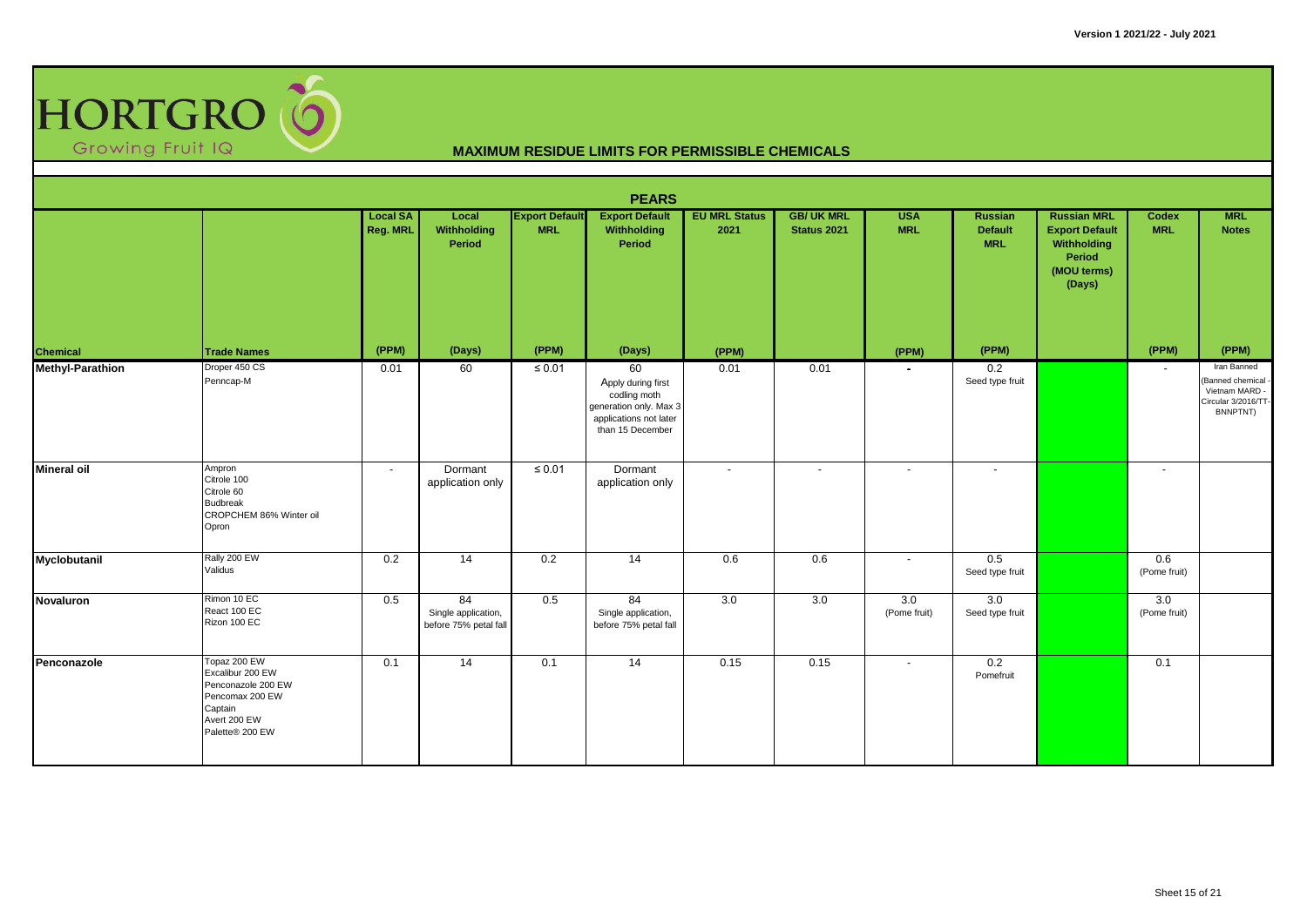

| <b>PEARS</b>            |                                                     |                             |                                       |                                     |                                                |                              |                                        |                          |                                                |                                                                                               |                     |                                                                                                                                                        |  |
|-------------------------|-----------------------------------------------------|-----------------------------|---------------------------------------|-------------------------------------|------------------------------------------------|------------------------------|----------------------------------------|--------------------------|------------------------------------------------|-----------------------------------------------------------------------------------------------|---------------------|--------------------------------------------------------------------------------------------------------------------------------------------------------|--|
|                         |                                                     | <b>Local SA</b><br>Reg. MRL | Local<br><b>Withholding</b><br>Period | <b>Export Default</b><br><b>MRL</b> | <b>Export Default</b><br>Withholding<br>Period | <b>EU MRL Status</b><br>2021 | <b>GB/UK MRL</b><br><b>Status 2021</b> | <b>USA</b><br><b>MRL</b> | <b>Russian</b><br><b>Default</b><br><b>MRL</b> | <b>Russian MRL</b><br><b>Export Default</b><br>Withholding<br>Period<br>(MOU terms)<br>(Days) | Codex<br><b>MRL</b> | <b>MRL</b><br><b>Notes</b>                                                                                                                             |  |
| Chemical                | <b>Trade Names</b>                                  | (PPM)                       | (Days)                                | (PPM)                               | (Days)                                         | (PPM)                        |                                        | (PPM)                    | (PPM)                                          |                                                                                               | (PPM)               | (PPM)                                                                                                                                                  |  |
| Penconazole<br>H.       | Ethos 275 EC*<br>Venture 275 EC*<br>Quantum 257 EC* | 0.1                         | 14<br>Max. 4 applications             | 0.1                                 | 28<br>Max. 4 applications                      | 0.15                         | 0.15                                   |                          | 0.2<br>Pomefruit                               |                                                                                               | 0.1                 |                                                                                                                                                        |  |
| Difenoconazole          |                                                     | 0.2                         |                                       | 0.2                                 |                                                | 0.8                          | 0.8                                    | 5.0<br>(Pome fruit)      | 1.0<br>Seed type fruit                         |                                                                                               | 4.0<br>(Pome fruit) | Canada (0.1)                                                                                                                                           |  |
| Procymidone             | <b>Hit 500 SC</b>                                   | 0.05                        | Not after blossom                     | ≤ $0.01$                            | Not later than 75%<br>petal drop               | 0.01                         | 0.01                                   | $\sim$                   | 1.0<br>Seed type fruit                         |                                                                                               | $\blacksquare$      |                                                                                                                                                        |  |
| <b>Propargite</b>       | Omite 30 WSB                                        | 0.05                        | PHT<br>On trees                       | 0.01                                | PHT<br>On trees                                | 0.01                         | 0.01                                   | $\blacksquare$           | 3.0<br>seed type fruit                         |                                                                                               | $\sim$              | Oman prohibited<br>use                                                                                                                                 |  |
| <b>Prothiofos</b>       | Tokuthion <sup>®</sup> 960 EC                       | 0.05                        | <b>FST</b>                            | $\leq 0.01$                         | Use before green<br>tip                        | 0.01                         | $\sim$                                 | $\sim$                   | $\sim$                                         |                                                                                               | $\sim$              |                                                                                                                                                        |  |
| Pyraclostrobin<br>$\pm$ | Maccani                                             | 0.02                        | 28                                    | 0.02                                | 28                                             | 0.5                          | 0.5                                    | 1.5<br>(Pome fruit)      | 0.5<br>Seed type fruit                         |                                                                                               | 0.7<br>Pome fruit   |                                                                                                                                                        |  |
| Dithianon               |                                                     | 2.0                         |                                       | 2.0                                 |                                                | 3.0                          | 3.0                                    | 5.0                      | 5.0<br>Seed type fruit                         |                                                                                               | 1.0<br>(Pome fruit) | [India 1.0]<br>[Indonesia 1.0]<br>[Iran $1.0$ ]<br>[Malaysia 1.0]<br>[Oman 1.0]<br>[Singapore 1.0]<br>Switzerland 0.3<br>[Thailand 1.0]<br>Vietnam 1.0 |  |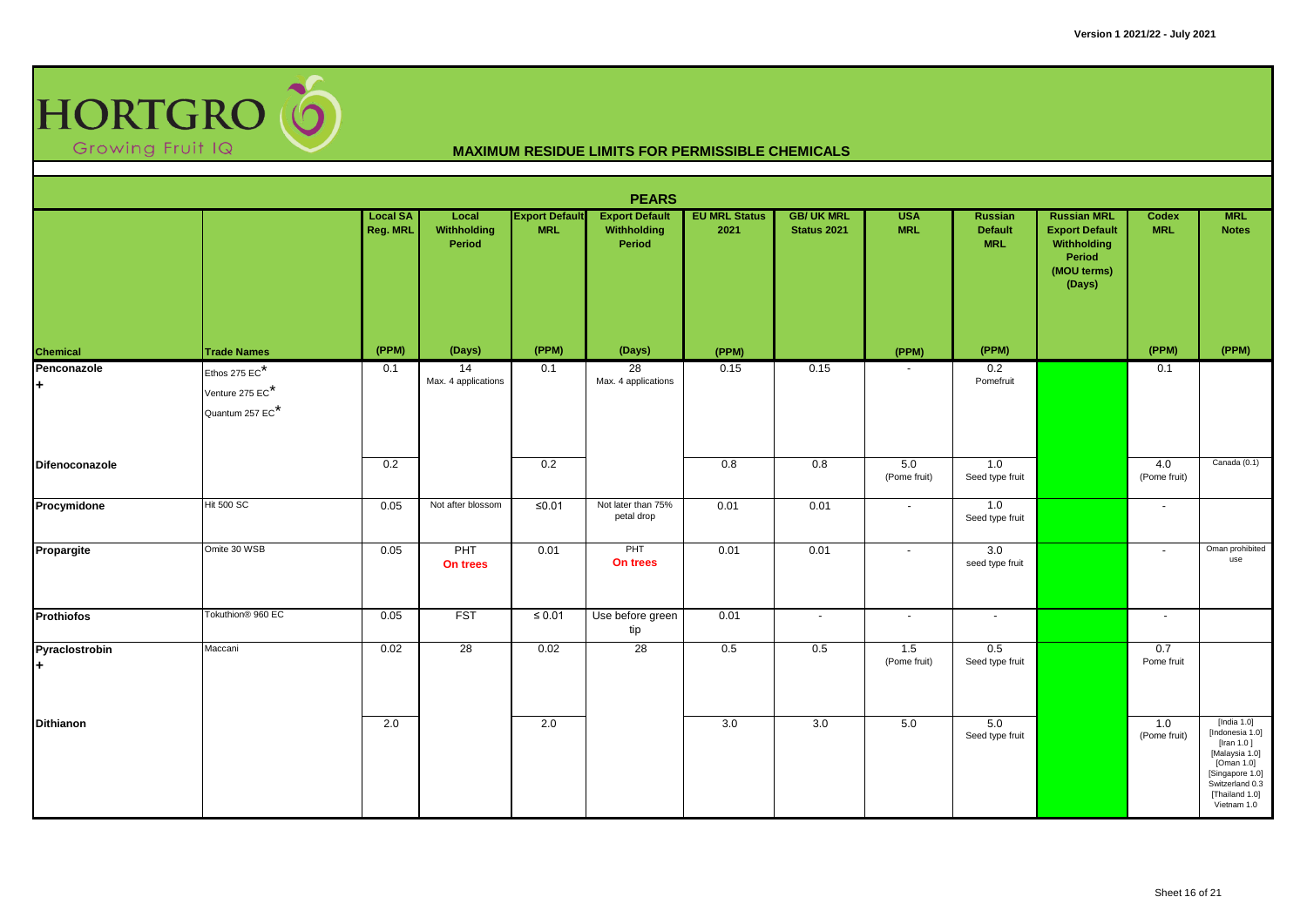

|                     | <b>PEARS</b>                                                                                                               |                             |                                       |                                     |                                                |                              |                                         |                          |                                                |                                                                                               |                            |                                                                                                                                                     |  |  |
|---------------------|----------------------------------------------------------------------------------------------------------------------------|-----------------------------|---------------------------------------|-------------------------------------|------------------------------------------------|------------------------------|-----------------------------------------|--------------------------|------------------------------------------------|-----------------------------------------------------------------------------------------------|----------------------------|-----------------------------------------------------------------------------------------------------------------------------------------------------|--|--|
|                     |                                                                                                                            | <b>Local SA</b><br>Reg. MRL | Local<br><b>Withholding</b><br>Period | <b>Export Default</b><br><b>MRL</b> | <b>Export Default</b><br>Withholding<br>Period | <b>EU MRL Status</b><br>2021 | <b>GB/ UK MRL</b><br><b>Status 2021</b> | <b>USA</b><br><b>MRL</b> | <b>Russian</b><br><b>Default</b><br><b>MRL</b> | <b>Russian MRL</b><br><b>Export Default</b><br>Withholding<br>Period<br>(MOU terms)<br>(Days) | <b>Codex</b><br><b>MRL</b> | <b>MRL</b><br><b>Notes</b>                                                                                                                          |  |  |
| Chemical            | <b>Trade Names</b>                                                                                                         | (PPM)                       | (Days)                                | (PPM)                               | (Days)                                         | (PPM)                        |                                         | (PPM)                    | (PPM)                                          |                                                                                               | (PPM)                      | (PPM)                                                                                                                                               |  |  |
| Pyrimethanil        | Protector 400 SC<br>ecoFOG-160 (post harvest<br>thermofogging)<br>Pyrimet 400 SC<br>Botrynil (post harvest treatment only) | 5.0                         | $\mathbf 0$                           | 5.0                                 | $\mathbf 0$                                    | 15.0                         | 15.0                                    | 15.0                     | 7.0<br>Seed type fruit                         |                                                                                               | 15.0<br>(Pome fruit)       | China 1.0                                                                                                                                           |  |  |
|                     | Support 400 SC<br>Source 400 SC                                                                                            |                             | 35                                    |                                     | 35                                             |                              |                                         |                          |                                                |                                                                                               |                            |                                                                                                                                                     |  |  |
| Pyrimethanil        | Pyrinon 500 SC<br>Dinil 500 SC                                                                                             | 5.0                         | $\overline{21}$                       | 5.0                                 | $\overline{21}$                                | 15.0                         | 15.0                                    | 15.0                     | 7.0<br>seed type fruit                         |                                                                                               | 15.0<br>(Pome fruit)       | China 1.0                                                                                                                                           |  |  |
| Dithianon           |                                                                                                                            | 2.0                         |                                       | 2.0                                 |                                                | 3.0                          | 3.0                                     | 5.0                      | 5.0<br>seed type fruit                         |                                                                                               | 1.0<br>(Pome fruit)        | [India 1.0]<br>[Indonesia 1.0]<br>[Iran 1.0]<br>[Malaysia 1.0]<br>[Oman 1.0]<br>[Singapore 1.0]<br>Switzerland 0.3<br>[Thailand 1.0]<br>Vietnam 1.0 |  |  |
| Pyrimethanil<br>l+. | <b>Flint Star</b><br>Filum 520 SC<br>Fission 520 SC                                                                        | 5.0                         | 35                                    | 5.0                                 | 35                                             | 15.0                         | 15.0                                    | 15.0                     | 7.0<br>Seed type fruit                         |                                                                                               | 15.0<br>(Pome fruit)       | China 1.0                                                                                                                                           |  |  |
| Trifloxystrobin     |                                                                                                                            | 0.1                         |                                       | 0.1                                 |                                                | 0.7                          | 0.7                                     | 0.5<br>(Pome fruit)      | 0.5<br>Seed type fruit                         |                                                                                               | 0.7<br>(Pome fruit)        |                                                                                                                                                     |  |  |
| Soybean oil         | Mprove Oil                                                                                                                 | $\sim$                      | Dormant<br>application only           | $\sim$                              | Dormant<br>application only                    | 0.01                         | $\sim$                                  | Exp.                     | $\sim$                                         |                                                                                               | $\sim$                     |                                                                                                                                                     |  |  |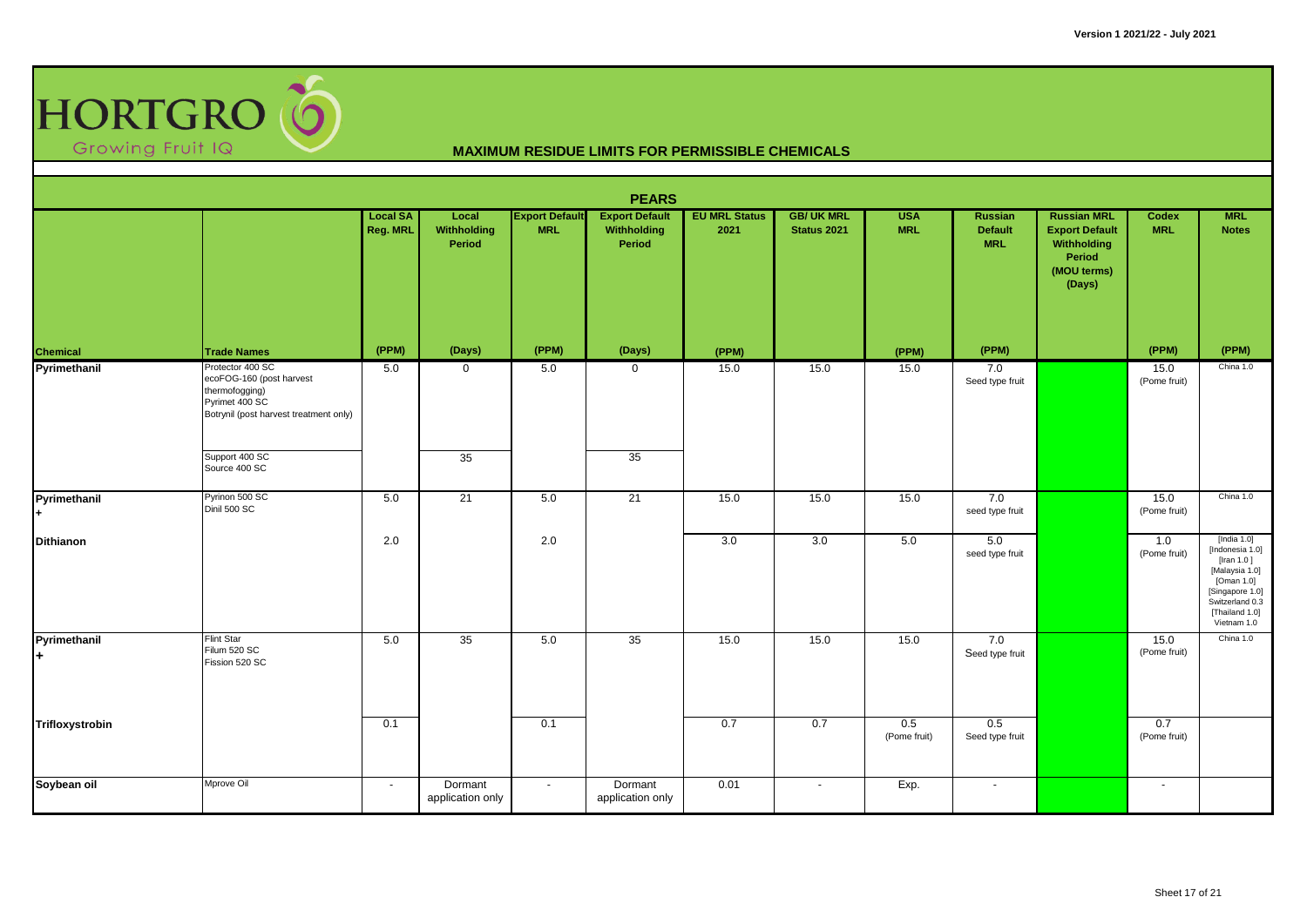

| <b>PEARS</b>    |                                                  |                             |                                |                                     |                                                |                                                                      |                                         |                          |                                                |                                                                                               |                                  |                            |  |
|-----------------|--------------------------------------------------|-----------------------------|--------------------------------|-------------------------------------|------------------------------------------------|----------------------------------------------------------------------|-----------------------------------------|--------------------------|------------------------------------------------|-----------------------------------------------------------------------------------------------|----------------------------------|----------------------------|--|
|                 |                                                  | <b>Local SA</b><br>Reg. MRL | Local<br>Withholding<br>Period | <b>Export Default</b><br><b>MRL</b> | <b>Export Default</b><br>Withholding<br>Period | <b>EU MRL Status</b><br>2021                                         | <b>GB/ UK MRL</b><br><b>Status 2021</b> | <b>USA</b><br><b>MRL</b> | <b>Russian</b><br><b>Default</b><br><b>MRL</b> | <b>Russian MRL</b><br><b>Export Default</b><br>Withholding<br>Period<br>(MOU terms)<br>(Days) | <b>Codex</b><br><b>MRL</b>       | <b>MRL</b><br><b>Notes</b> |  |
| Chemical        | <b>Trade Names</b>                               | (PPM)                       | (Days)                         | (PPM)                               | (Days)                                         | (PPM)                                                                |                                         | (PPM)                    | (PPM)                                          |                                                                                               | (PPM)                            | (PPM)                      |  |
| Spinetoram      | Delegate 250 WG                                  | 0.05                        | $\overline{7}$                 | 0.05                                | $\overline{7}$                                 | 0.2<br>(Unpublished Sante<br>10706/2020<br>proposed new MRL<br>0.15) | 0.2                                     | 0.2<br>(Pome fruit)      | 0.05<br>Seed type fruit                        |                                                                                               | 0.05<br>(Pome fruit)             |                            |  |
| Spinetoram<br>÷ | Elevate 360 C                                    | 0.05                        | $\overline{7}$                 | 0.05                                | $\overline{7}$                                 | 0.2<br>(Unpublished Sante<br>10706/2020<br>proposed new MRL<br>0.15) | 0.2                                     | 0.2<br>(Pome fruit)      | 0.05<br>Seed type fruit                        |                                                                                               | 0.05<br>(Pome fruit)             |                            |  |
| Methoxyfenozide |                                                  | 1.5                         |                                |                                     |                                                | 2.0                                                                  | 2.0                                     | $\overline{2.0}$         | $\sim$                                         |                                                                                               | $\overline{2.0}$<br>(Pome fruit) |                            |  |
| Spinosad        | Tracer 480 SC<br>Entrust Naturalyte 800 WP       | 0.01                        | 14                             | 0.01                                | 21<br>Max. 4 applications                      | 0.3                                                                  | 0.3                                     | 0.2<br>(Pome fruit)      | 0.1<br>Seed type fruit                         |                                                                                               | $\blacksquare$                   |                            |  |
|                 | <b>GF-120 NF</b>                                 |                             | $\mathbf 0$                    |                                     | $\mathbf 0$<br>Multiple bait<br>applications   |                                                                      |                                         |                          |                                                |                                                                                               |                                  |                            |  |
|                 | FF 240 FRUIT FLY BAIT<br>Cura Fly Fruit Fly Bait |                             | $\overline{1}$                 |                                     | $\mathbf{1}$                                   |                                                                      |                                         |                          |                                                |                                                                                               |                                  |                            |  |
| Spinosad        | STATIC Spinosad ME                               | 0.01                        | $\overline{1}$                 | 0.01                                | $\mathbf{1}$                                   | 0.3                                                                  | 0.3                                     | 0.2<br>(Pome fruit)      | 0.1<br>Seed type fruit                         |                                                                                               | $\sim$                           |                            |  |
| Methyl eugenol  |                                                  | $\overline{\phantom{a}}$    |                                | $\sim$                              |                                                | No MRL required                                                      | $\sim$                                  | Exp.                     | $\sim$                                         |                                                                                               |                                  |                            |  |
| Sulfoxaflor     | Closer 240 SC                                    | 0.3                         | $\overline{7}$                 | 0.3                                 | $\overline{7}$                                 | 0.4                                                                  | 0.4                                     | 0.5<br>(Pome fruit)      | $\overline{\phantom{a}}$                       |                                                                                               | 0.3<br>(Pome fruit)              | Switzerland -              |  |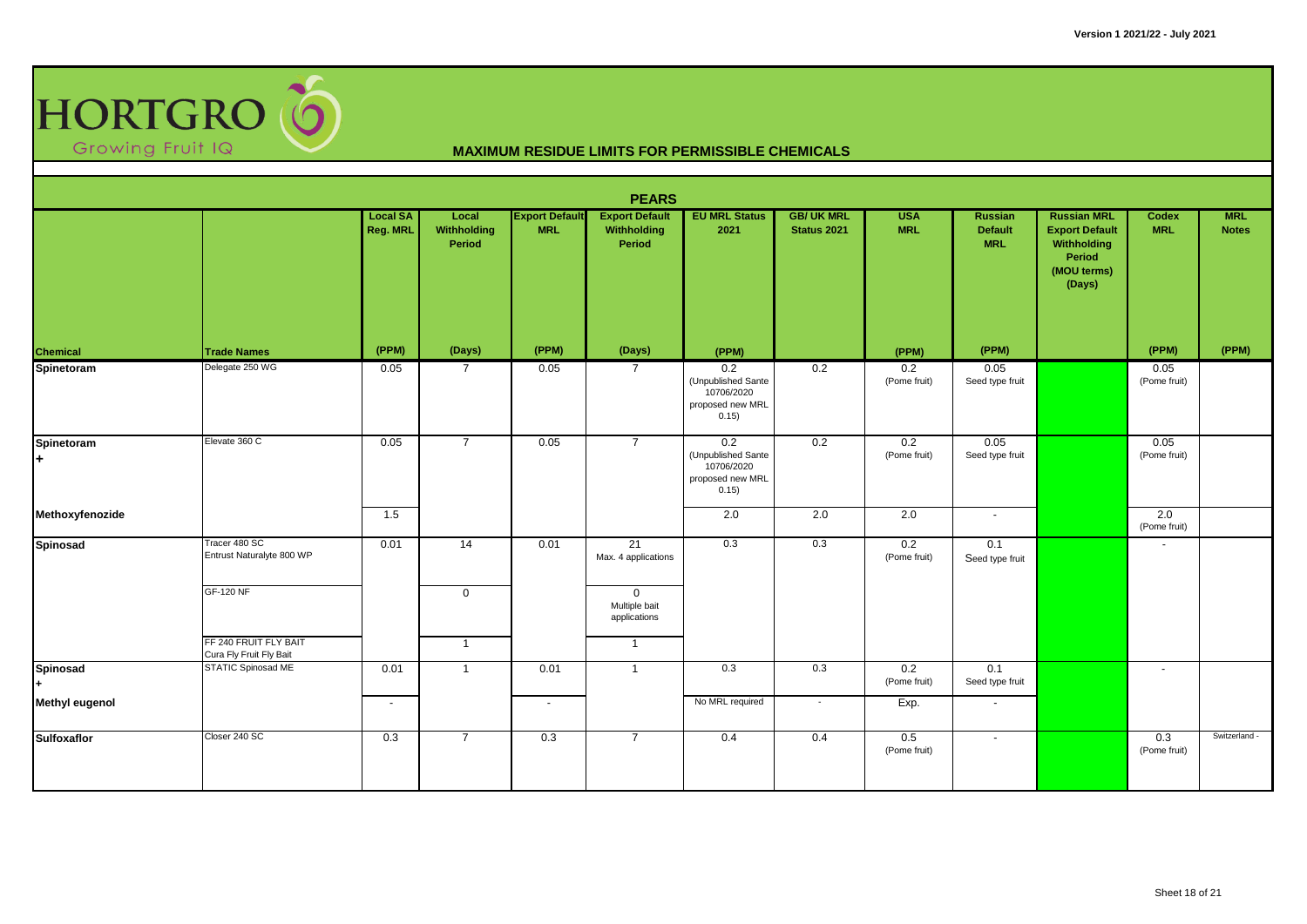

| <b>PEARS</b>          |                                                                                                                                                                                                                                                              |                             |                                |                                     |                                                                |                              |                                         |                          |                                  |                                                                                               |                          |                                                                                                                                                                    |  |
|-----------------------|--------------------------------------------------------------------------------------------------------------------------------------------------------------------------------------------------------------------------------------------------------------|-----------------------------|--------------------------------|-------------------------------------|----------------------------------------------------------------|------------------------------|-----------------------------------------|--------------------------|----------------------------------|-----------------------------------------------------------------------------------------------|--------------------------|--------------------------------------------------------------------------------------------------------------------------------------------------------------------|--|
|                       |                                                                                                                                                                                                                                                              | <b>Local SA</b><br>Reg. MRL | Local<br>Withholding<br>Period | <b>Export Default</b><br><b>MRL</b> | <b>Export Default</b><br>Withholding<br>Period                 | <b>EU MRL Status</b><br>2021 | <b>GB/ UK MRL</b><br><b>Status 2021</b> | <b>USA</b><br><b>MRL</b> | Russian<br>Default<br><b>MRL</b> | <b>Russian MRL</b><br><b>Export Default</b><br>Withholding<br>Period<br>(MOU terms)<br>(Days) | Codex<br><b>MRL</b>      | <b>MRL</b><br><b>Notes</b>                                                                                                                                         |  |
| Chemical              | <b>Trade Names</b>                                                                                                                                                                                                                                           | (PPM)                       | (Days)                         | (PPM)                               | (Days)                                                         | (PPM)                        |                                         | (PPM)                    | (PPM)                            |                                                                                               | (PPM)                    | (PPM)                                                                                                                                                              |  |
| Sulphur               | Kumulus WG<br>Thiovit Jet<br>Flowable Sulphur<br>Lime Sulphur Liquid Concentrate<br>Cosavet<br>Dusting sulphur<br>Striker<br>Ciplapol S 320<br>Striker SC<br>Microthiol Special<br>Sulfomaxx<br>SulfoPlus<br>Sulfostar<br>Sulphur 800 WDG<br><b>Tosul WG</b> | 50.0                        | $\mathbf 0$                    | 50.0                                | $\overline{0}$                                                 | No MRL required              | No MRL required                         | Exp.                     | $\overline{\phantom{a}}$         |                                                                                               | $\overline{\phantom{a}}$ | Canada -<br>China -<br>India -<br>Indonesia -<br>Iran -<br>Mauritius -<br>Oman -<br>Singapore -<br>Vietnam -                                                       |  |
| <b>Taufluvalinate</b> | Klartan 240 EW<br>Klaxon 240 EW                                                                                                                                                                                                                              | 0.05                        | 60                             | 0.05                                | 60                                                             | 0.3                          | 0.3                                     | $\sim$                   | 0.2<br>Pomefruit                 |                                                                                               | $\overline{\phantom{a}}$ | China -<br>Hong Kong -<br>India -<br>Indonesia -<br>Iran -<br>Malaysia (0.01)<br>Mauritius -<br>Mexico -<br>Saudi Arabia<br>Singapore -<br>Thailand -<br>Vietnam - |  |
| Thiabendazole         | ICA-Thiabendazole 500 SC<br>Thiazole 500 SC<br>Thiabendazole 500 SC                                                                                                                                                                                          | 6.0                         | PHT                            | 4.0                                 | PHT<br>Do not use on fruit,<br>which is destined for<br>export | 4.0                          | 4.0                                     | 5.0                      | $\sim$                           | <b>Contact relevent Ag-</b><br>chem company to<br>confirm                                     | 3.0<br>(Pome fruit)      | China 3.0<br>Hong Kong 3.0<br>[India 3.0]<br>[Indonesia 3.0]<br>[Iran $3.0$ ]<br>[Malaysia 3.0]<br>[Oman 3.0]<br>Saudi Arabia 3.0<br>Thailand 0.1<br>Vietnam 3.0   |  |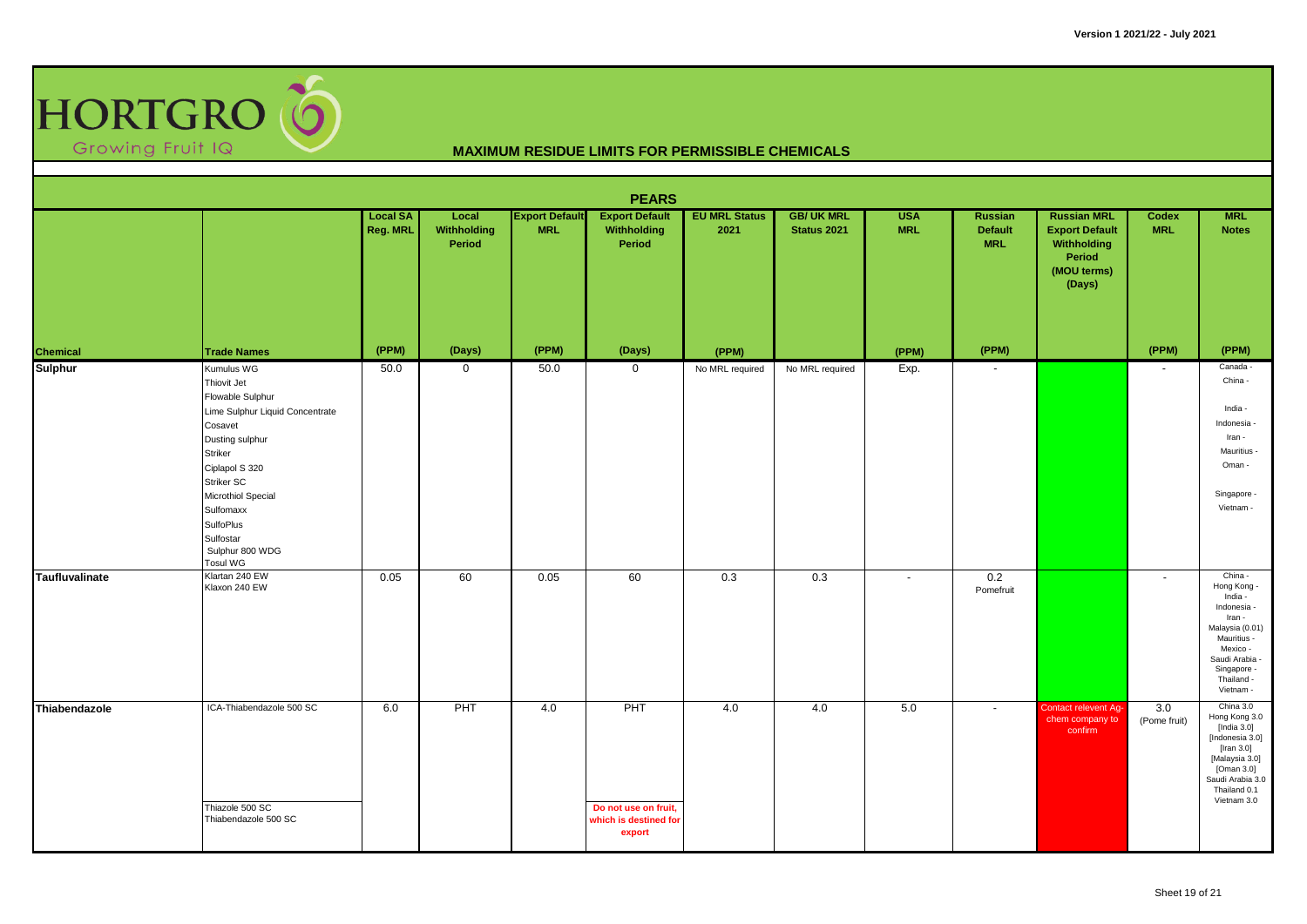

| <b>PEARS</b>                                                                                         |                                                                                                  |                                    |                                |                                     |                                                        |                                  |                                  |                          |                                         |                                                                                               |                                      |                                                                                                                                                                                    |  |
|------------------------------------------------------------------------------------------------------|--------------------------------------------------------------------------------------------------|------------------------------------|--------------------------------|-------------------------------------|--------------------------------------------------------|----------------------------------|----------------------------------|--------------------------|-----------------------------------------|-----------------------------------------------------------------------------------------------|--------------------------------------|------------------------------------------------------------------------------------------------------------------------------------------------------------------------------------|--|
|                                                                                                      |                                                                                                  | <b>Local SA</b><br><b>Reg. MRL</b> | Local<br>Withholding<br>Period | <b>Export Default</b><br><b>MRL</b> | <b>Export Default</b><br>Withholding<br>Period         | <b>EU MRL Status</b><br>2021     | <b>GB/ UK MRL</b><br>Status 2021 | <b>USA</b><br><b>MRL</b> | Russian<br><b>Default</b><br><b>MRL</b> | <b>Russian MRL</b><br><b>Export Default</b><br>Withholding<br>Period<br>(MOU terms)<br>(Days) | <b>Codex</b><br><b>MRL</b>           | <b>MRL</b><br><b>Notes</b>                                                                                                                                                         |  |
| Chemical                                                                                             | <b>Trade Names</b>                                                                               | (PPM)                              | (Days)                         | (PPM)                               | (Days)                                                 | (PPM)                            |                                  | (PPM)                    | (PPM)                                   |                                                                                               | (PPM)                                | (PPM)                                                                                                                                                                              |  |
| Thiacloprid<br>Note:<br>EU authorisation amendment/<br>possible related MRL<br>implications pending. | Calypso<br>Topstar<br>Ag-Thiacloprid 480 SC<br>Compare 480 SC<br>Consult 480 SC<br>Tallon 480 SC | 1.0                                | 14                             | 0.3                                 | $\overline{28}$<br>(Max. 4 sprays)                     | 0.3                              | 0.3                              | 0.3<br>(Pome fruit)      | 0.7<br>Seed type fruit                  |                                                                                               | 0.7<br>(Pome fruit)                  |                                                                                                                                                                                    |  |
| Thidiazuron                                                                                          | Lift                                                                                             | $\sim$                             | Dormant<br>application only    | 0.01                                | Dormant<br>application only                            | 0.01                             | $\sim$                           | $\overline{\phantom{a}}$ | $\sim$                                  | Dormant application<br>only                                                                   | $\sim$                               |                                                                                                                                                                                    |  |
| <b>Thiram</b>                                                                                        | Ag-Thiram 800 WP<br>Thiram 75 WP<br>Ram 75 WP                                                    | 3.0                                | 14                             | 3.0                                 | $\overline{14}$                                        | 5.0<br>(as CS2/ or as<br>thiram) | 5.0<br>(as CS2/ or as<br>thiram) | $\blacksquare$           | 0.01<br>(All food products)             | Not later than<br>75% petal fall                                                              | 5.0<br>(Pome fruit)<br>(Dithiocarb.) | Iran $2.0$<br>Oman restricted<br>use                                                                                                                                               |  |
| Trichoderma asperellum<br><b>TRC900</b>                                                              | Real Trichoderma                                                                                 | $\sim$                             | $\mathbf 0$                    | $\sim$                              | $\mathbf{0}$                                           | No MRL required                  | No MRL required                  | Exp.                     | $\sim$                                  |                                                                                               | $\sim$                               |                                                                                                                                                                                    |  |
| Trifloxystrobin<br>*also refer to Pyrimethanil                                                       | Flint Star*<br>Connect 500 WDG<br>Unite 500 WDG<br>Aztec 500 SC                                  | 0.1                                | 14                             | 0.1                                 | 14<br>(Max. 3 sprays)                                  | 0.7                              | 0.7                              | 0.5<br>(Pome fruit)      | 0.5<br>Seed type fruit                  |                                                                                               | 0.7<br>(Pome fruit)                  |                                                                                                                                                                                    |  |
| <b>Triflumuron</b>                                                                                   | Triflumuron 480                                                                                  | 2.0                                | 21                             | 0.5                                 | 70<br>Do not apply more<br>than 3 sprays per<br>season | 0.5                              | 0.5                              | $\overline{\phantom{a}}$ | $\overline{\phantom{a}}$                |                                                                                               | $\overline{\phantom{a}}$             | Canada (0.1)<br>China -<br>Hong Kong -<br>India -<br>Indonesia -<br>Iran -<br>Malaysia (0.01)<br>Mauritius -<br>Mexico -<br>Saudi Arabia<br>Singapore -<br>Thailand -<br>Vietnam - |  |